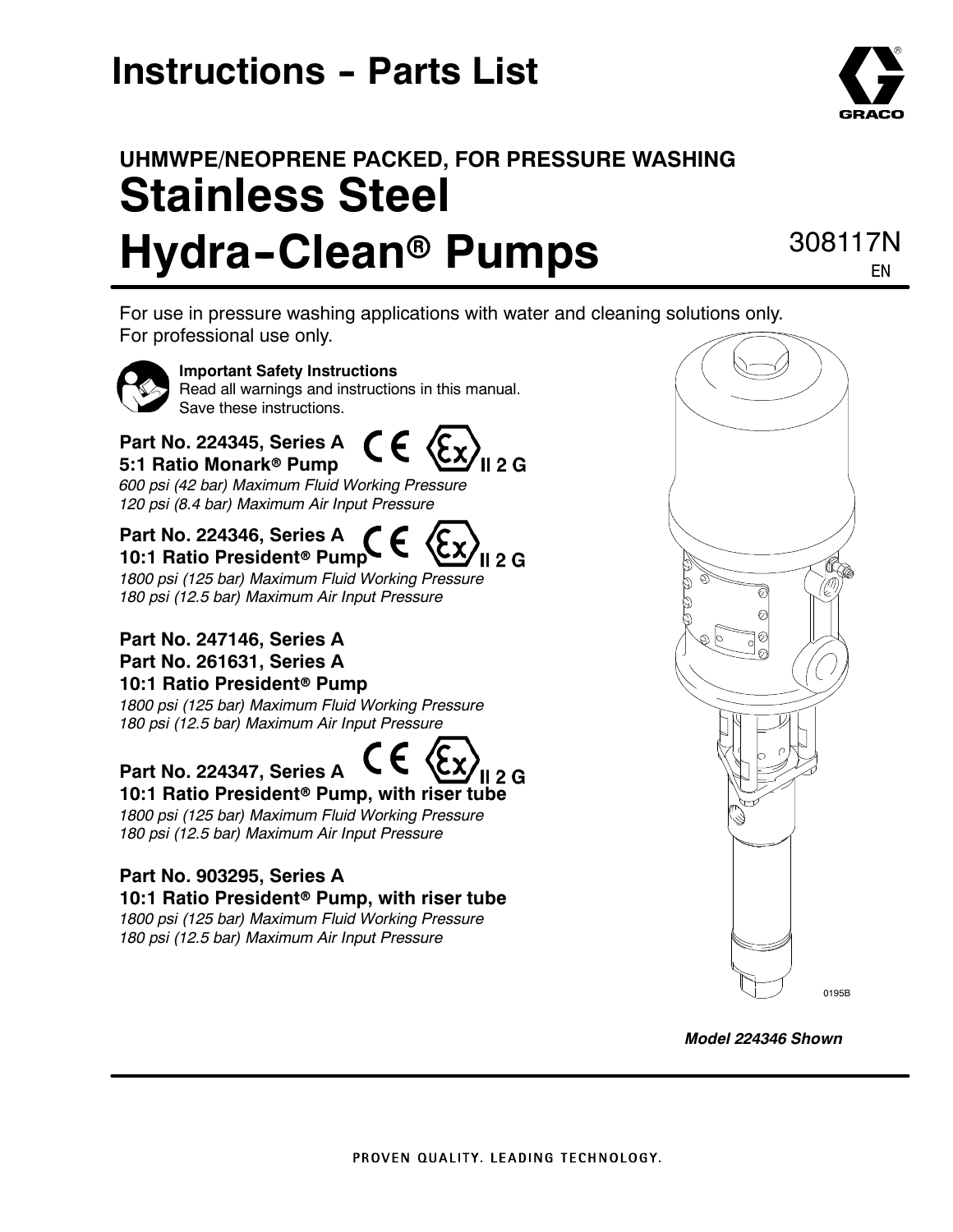## **Table of Contents**

| Mounting Hole Layout  23    |  |
|-----------------------------|--|
| Graco Standard Warranty  24 |  |
| Graco Information  24       |  |
|                             |  |

## **Symbols**

### **Warning Symbol**

Λ

### **WARNING**

**Caution Symbol**

### **A** CAUTION

This symbol alerts you to the possibility of serious injury or death if you do not follow the instructions.

This symbol alerts you to the possibility of damage to or destruction of equipment if you do not follow the instructions.

|                     | A WARNING                                                                                                                                                                                                                                                                                                        |
|---------------------|------------------------------------------------------------------------------------------------------------------------------------------------------------------------------------------------------------------------------------------------------------------------------------------------------------------|
|                     | <b>EQUIPMENT MISUSE HAZARD</b>                                                                                                                                                                                                                                                                                   |
|                     | Equipment misuse can cause the equipment to rupture or malfunction and result in serious injury.                                                                                                                                                                                                                 |
| <b>INSTRUCTIONS</b> | Use this pump only for pumping water and water-diluted cleaning solutions in a pressure washing<br>system. Never use the pump for paint or any other coatings. Any misapplication of the pump may<br>cause dangerous operating conditions which can result in serious injury and substantial property<br>damage. |
|                     | This equipment is for professional use only.                                                                                                                                                                                                                                                                     |
|                     | Read all instruction manuals, tags, and labels before operating the equipment.<br>$\bullet$                                                                                                                                                                                                                      |
|                     | Use the equipment only for its intended purpose. If you are not sure, call your Graco distributor.<br>$\bullet$                                                                                                                                                                                                  |
|                     | Do not alter or modify this equipment.                                                                                                                                                                                                                                                                           |
|                     | Check equipment daily. Repair or replace worn or damaged parts immediately.                                                                                                                                                                                                                                      |
|                     | Do not exceed the maximum working pressure of the lowest rated system component. Refer to the<br>$\bullet$<br>Technical Data on pages 21-22 for the maximum working pressure of this equipment.                                                                                                                  |
|                     | • Use fluids and solvents which are compatible with the equipment wetted parts. Refer to the Tech-<br>nical Data section of all equipment manuals. Read the fluid and solvent manufacturer's warnings.                                                                                                           |
|                     | Do not use hoses to pull equipment.<br>$\bullet$                                                                                                                                                                                                                                                                 |
|                     | Route hoses away from traffic areas, sharp edges, moving parts, and hot surfaces. Do not expose<br>Graco hoses to temperatures above 180°F (82°C) or below -40°F (-40°C).                                                                                                                                        |
|                     | Wear hearing protection when operating this equipment.<br>$\bullet$                                                                                                                                                                                                                                              |
|                     | Do not lift pressurized equipment.<br>$\bullet$                                                                                                                                                                                                                                                                  |
|                     | Comply with all applicable local, state, and national fire, electrical, and safety regulations.                                                                                                                                                                                                                  |
|                     |                                                                                                                                                                                                                                                                                                                  |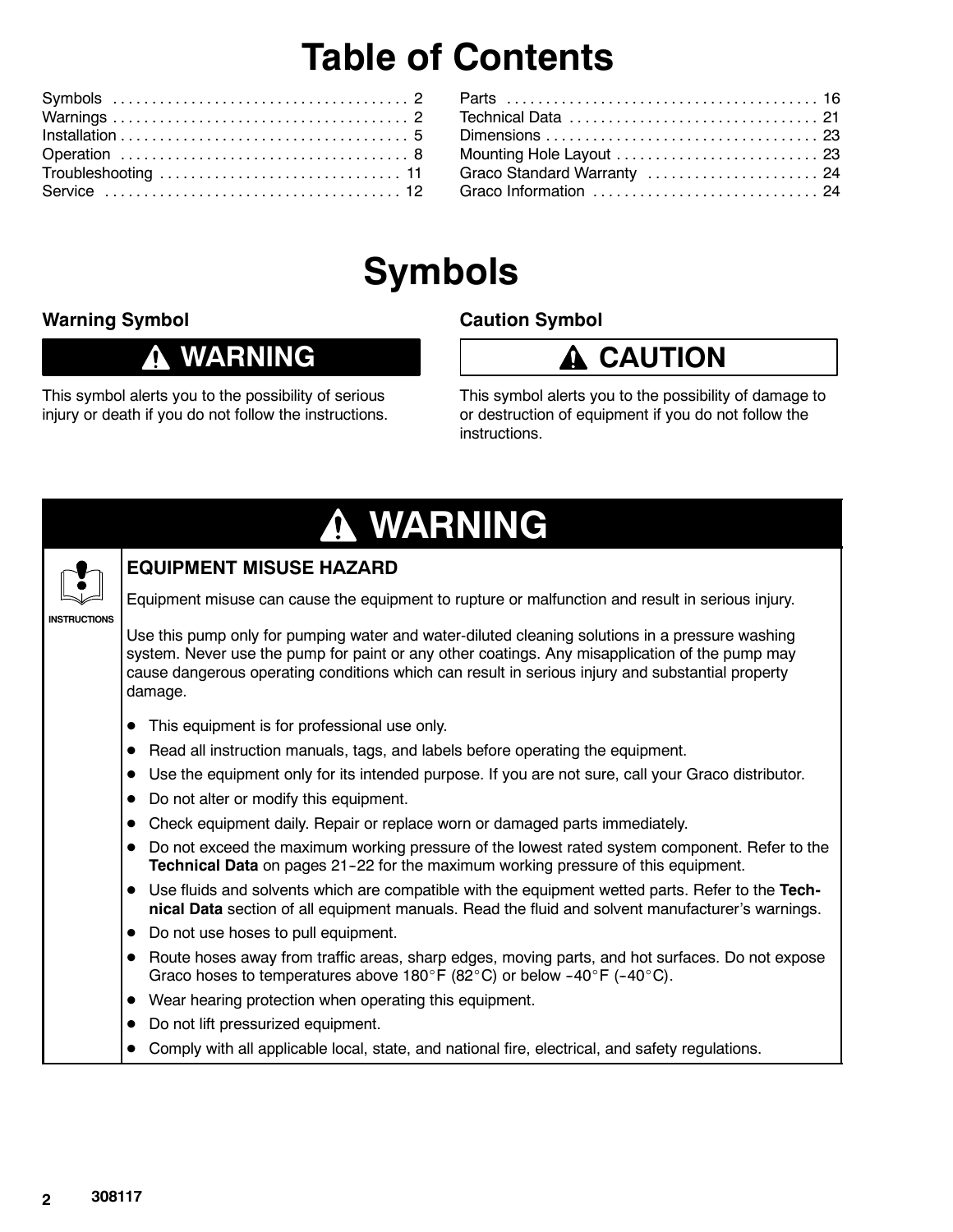### **WARNING ↑**

### **SKIN INJECTION HAZARD**

Spray from the gun, leaks or ruptured components can inject fluid into your body and cause extremely serious injury, including the need for amputation. Fluid splashed in the eyes or on the skin can also cause serious injury.

- D Fluid injected into the skin might look like just a cut, but it is a serious injury. **Get immediate surgical treatment.**
- Do not point the gun at anyone or at any part of the body.
- Do not put your hand or fingers over the spray tip.
- Do not stop or deflect leaks with your hand, body, glove or rag.
- Do not "blow back" fluid; this is not an air spray system.
- Always have the tip guard and the trigger guard on the gun when spraying.
- Check the gun diffuser operation weekly. Refer to the gun manual.
- Be sure the gun trigger safety operates before spraying.
- Lock the gun trigger safety when you stop spraying.
- Follow the **Pressure Relief Procedure** on page 8 if the spray tip clogs and before cleaning, checking or servicing the equipment.
- Tighten all fluid connections before operating the equipment.
- Check the hoses, tubes, and couplings daily. Replace worn or damaged parts immediately. Do not repair high pressure couplings; you must replace the entire hose.
- Fluid hoses must have spring guards on both ends, to help protect them from rupture caused by kinks or bends near the couplings.

#### **MOVING PARTS HAZARD**

Moving parts, such as the air motor piston, can pinch or amputate your fingers.

- Keep clear of all moving parts when starting or operating the pump.
- Never operate the pump with the air motor plates removed.
- **•** Before servicing the equipment, follow the **Pressure Relief Procedure** on page 8 to prevent the equipment from starting unexpectedly.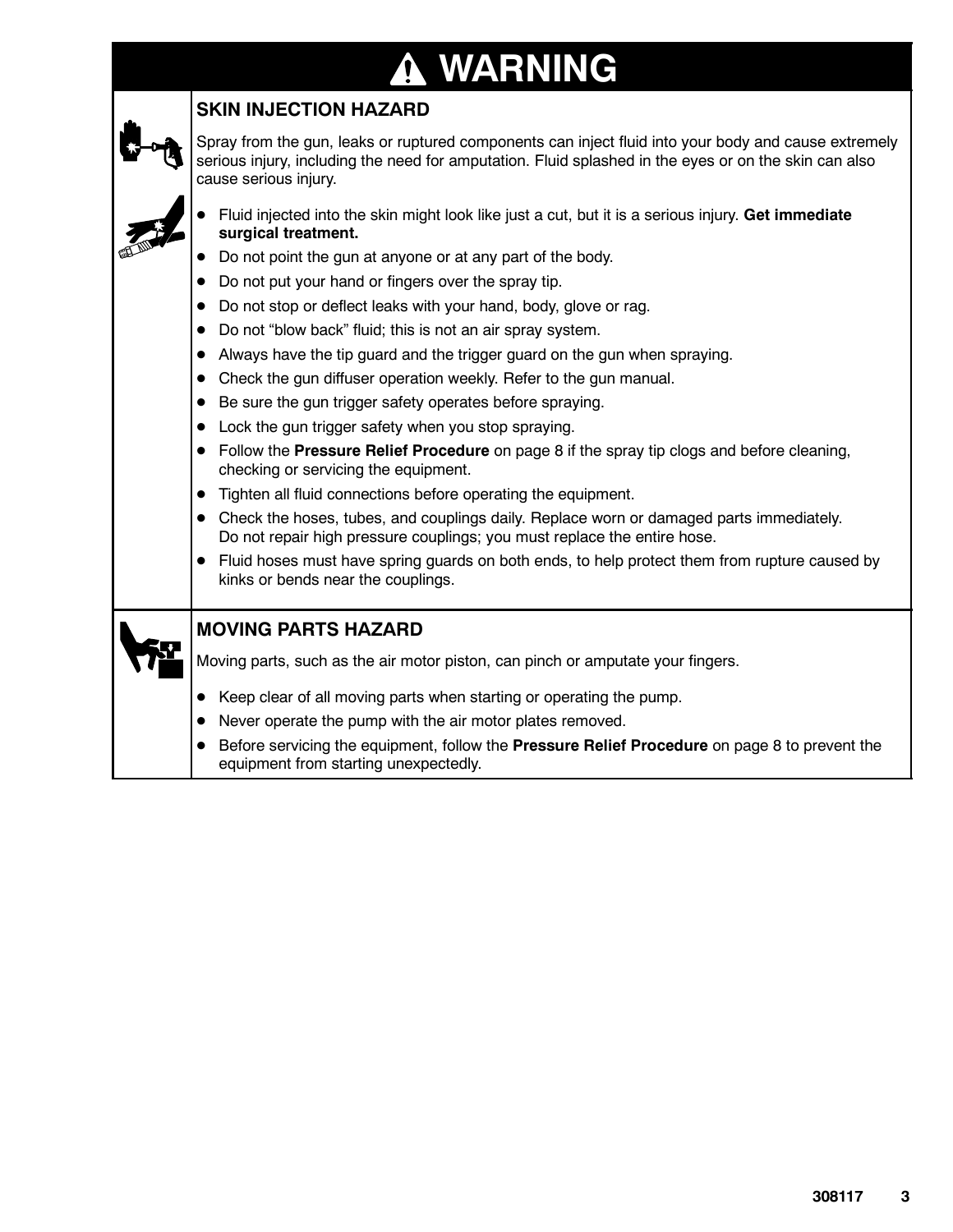### **WARNING**  $\bf \Omega$



### **FIRE AND EXPLOSION HAZARD**

Improper grounding, poor ventilation, open flames or sparks can cause a hazardous condition and result in a fire or explosion and serious injury.

- **•** Ground the equipment and the object being sprayed. Refer to Grounding on page 5.
- **•** If there is any static sparking or you feel an electric shock while using this equipment, stop spray**ing immediately.** Do not use the equipment until you identify and correct the problem.
- Provide fresh air ventilation to avoid the buildup of flammable fumes from solvents or the fluid being sprayed.
- Keep the spray area free of debris, including solvent, rags, and gasoline.
- **•** Electrically disconnect all equipment in the spray area.
- $\bullet$  Extinguish all open flames or pilot lights in the spray area.
- Do not smoke in the spray area.
- $\bullet$  Do not turn on or off any light switch in the spray area while operating or if fumes are present.
- Do not operate a gasoline engine in the spray area.



#### **TOXIC FLUID HAZARD**

Hazardous fluid or toxic fumes can cause serious injury or death if splashed in the eyes or on the skin, inhaled, or swallowed.

- $\bullet$  Know the specific hazards of the fluid you are using.
- Store hazardous fluid in an approved container. Dispose of hazardous fluid according to all local, state and national guidelines.
- Always wear protective eyewear, gloves, clothing and respirator as recommended by the fluid and solvent manufacturer.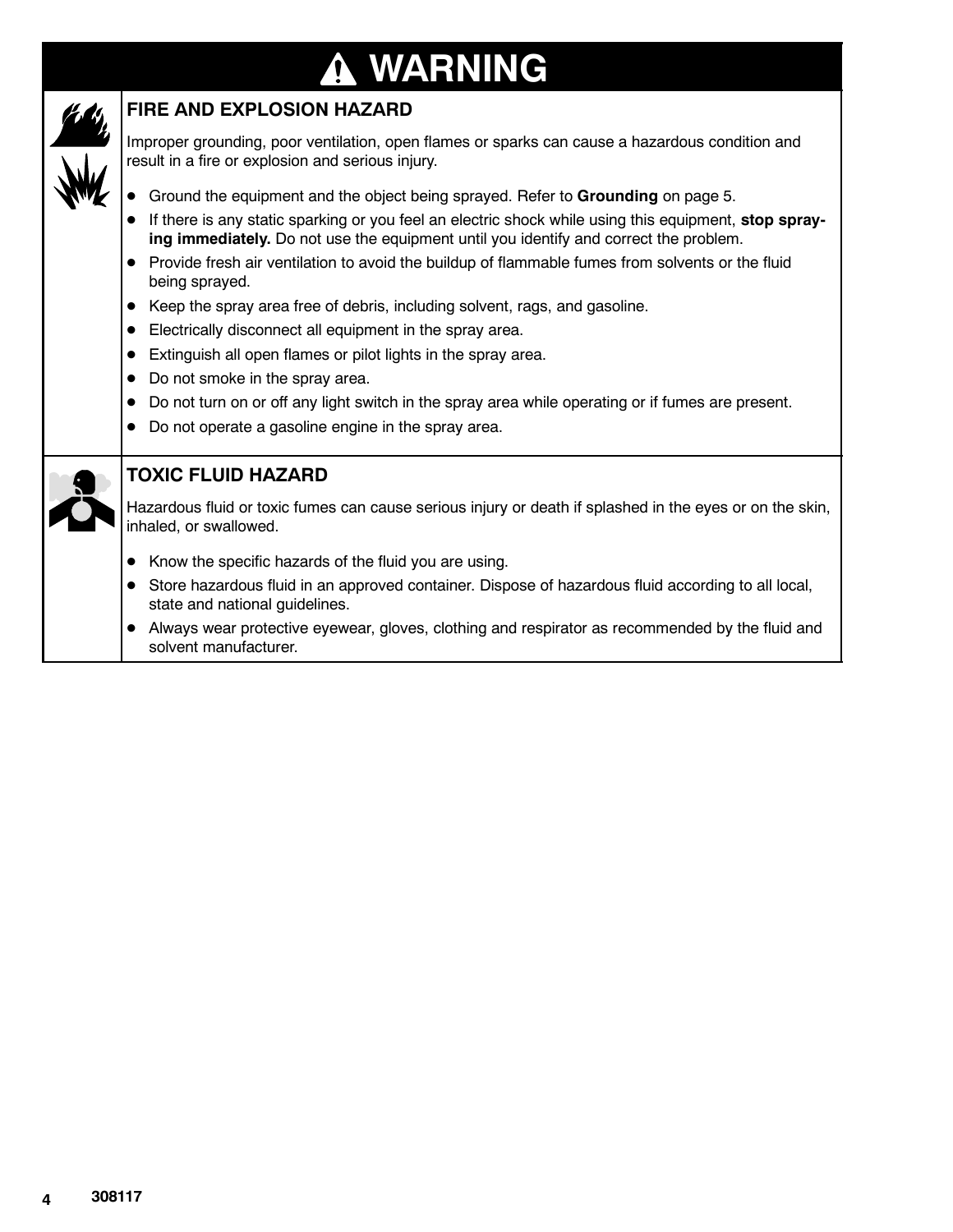## **Installation**

### **General Information**

**NOTE:** Reference numbers and letters in parentheses in the text refer to the callouts in the figures and the parts drawing.

**NOTE:** Always use Genuine Graco Parts and Accessories, available from your Graco distributor. If you supply your own accessories, be sure they are adequately sized and pressure rated for your system.

Fig. 2 is only a guide for selecting and installing system components and accessories. Contact your Graco distributor for assistance in designing a system to suit your particular needs.

### **Grounding**

### **WARNING**



**FIRE AND EXPLOSION HAZARD** Before operating the pump, ground the system as explained below. Also read the section **FIRE AND EXPLOSION HAZARD** on page 4.

Although water generally provides a natural electrical ground, the following equipment must be grounded if the cleaning chemicals are volatile.

- 1. *When cleaning in enclosed areas,* such as storage tanks, locate the pump and air compressor outside the area and well away from it. Provide adequate ventilation. If the area you are cleaning has stored flammable materials, take appropriate precautions to avoid static sparking. Consult your local codes.
- 2. *Pump:* use the ground wire and clamp (supplied). See Fig. 1. Loosen the grounding lug locknut (W) and washer (X). Insert one end of the ground wire (Y) into the slot in lug (Z) and tighten the locknut securely. Connect the other end of the wire to a true earth ground. Order Part No. 237569 Ground Wire and Clamp.



**Fig. 1**

- 3. *Air and fluid hoses:* use only electrically conductive hoses.
- 4. *Air compressor:* follow manufacturer's recommendations and local codes.
- 5. *Spray gun:* ground through connection to a properly grounded fluid hose and pump.
- 6. *Fluid supply container:* follow your local code.
- 7. *Object being sprayed:* follow your local code.
- 8. *Solvent pails used when flushing:* follow your local code. Use only metal pails, which are conductive, placed on a grounded surface. Do not place the pail on a nonconductive surface, such as paper or cardboard, which interrupts the grounding continuity.
- 9. *To maintain grounding continuity when flushing or relieving pressure*, hold a metal part of the spray gun firmly to the side of a grounded *metal* pail, then trigger the gun.

### **Mounting the Pump**

Mount the pump (A) to suit the type of installation planned. The pump dimensions and mounting hole layout are shown on page 23.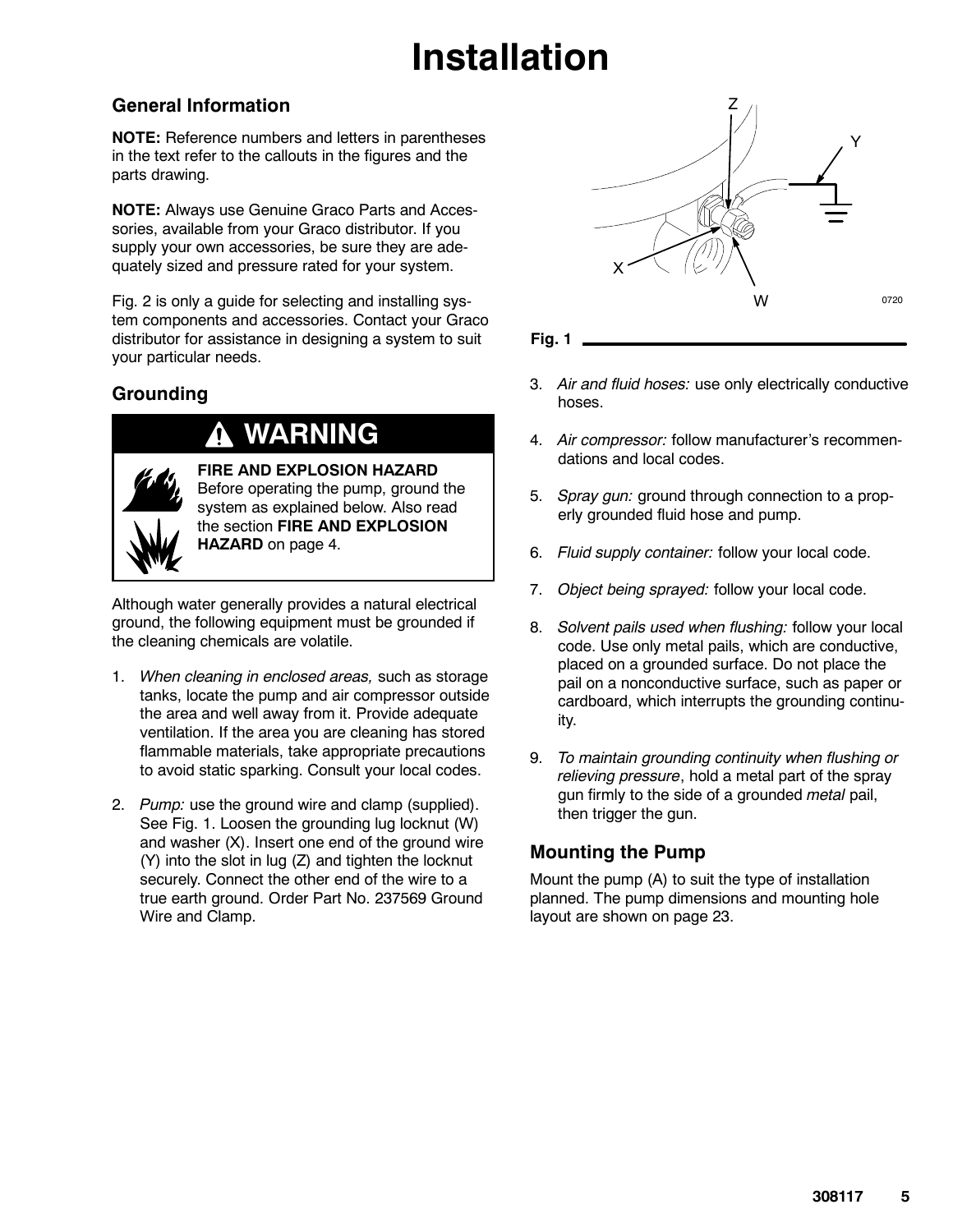## **Installation**

### **System Accessories**

### **WARNING**

A bleed-type master air valve (D) and a fluid drain valve (J) are required in your system. These accessories help reduce the risk of serious injury, including fluid injection and splashing of fluid in the eyes or on the skin, and injury from moving parts if you are adjusting or repairing the pump.

The bleed-type master air valve relieves air trapped between this valve and the pump after the air is shut off. Trapped air can cause the pump to cycle unexpectedly. Locate the valve close to the pump.

The fluid drain valve assists in relieving fluid pressure in the displacement pump, hose, and gun. Triggering the gun to relieve pressure may not be sufficient.

#### **Air and Fluid Hoses**

Be sure all air and fluid hoses are properly sized and pressure-rated for your system. Use a 1/2 in. (13 mm) ID (minimum) air hose (H). Connect a fluid hose (K) to the pump's fluid outlet. Fluid hoses must have spring guards on both ends. Connect a fluid suction hose (M) to the pump's 3/4 npt(f) fluid intake.

#### **Air Line Accessories**

Install the following accessories in the order shown in Fig. 2, using adapters as necessary:

**• An air line lubricator (C)** provides automatic air motor lubrication. For manual lubrication, see page 10.

- **•** A bleed-type master air valve (D) is required in your system to relieve air trapped between it and the air motor when the valve is closed (see the **WARNING** at left). Be sure the bleed valve is easily accessible from the pump, and is located **downstream** from the air regulator. Order Part No. 113333.
- **A pump runaway valve (B)** senses when the pump is running too fast and automatically shuts off the air to the motor. A pump which runs too fast can be seriously damaged.
- An air regulator (E) controls pump speed and outlet pressure by adjusting the air pressure to the pump. Locate the regulator close to the pump, but **upstream** from the bleed-type master air valve.
- **An air line filter (F)** removes harmful dirt and moisture from the compressed air supply.
- **•** A second bleed-type air valve (G) isolates the air line accessories for servicing. Locate upstream from all other air line accessories.

#### **Fluid Line Accessories**

Install the following accessories in the positions shown in Fig. 2, using adapters as necessary:

- **A fluid drain valve (J)** is required in your system to relieve fluid pressure in the hose and gun (see the **WARNING** at left). Install the drain valve pointing down, but so the handle points up when opened. Order Part No. 235992.
- **A Hydra-Clean spray gun (L)** dispenses the cleaning fluid.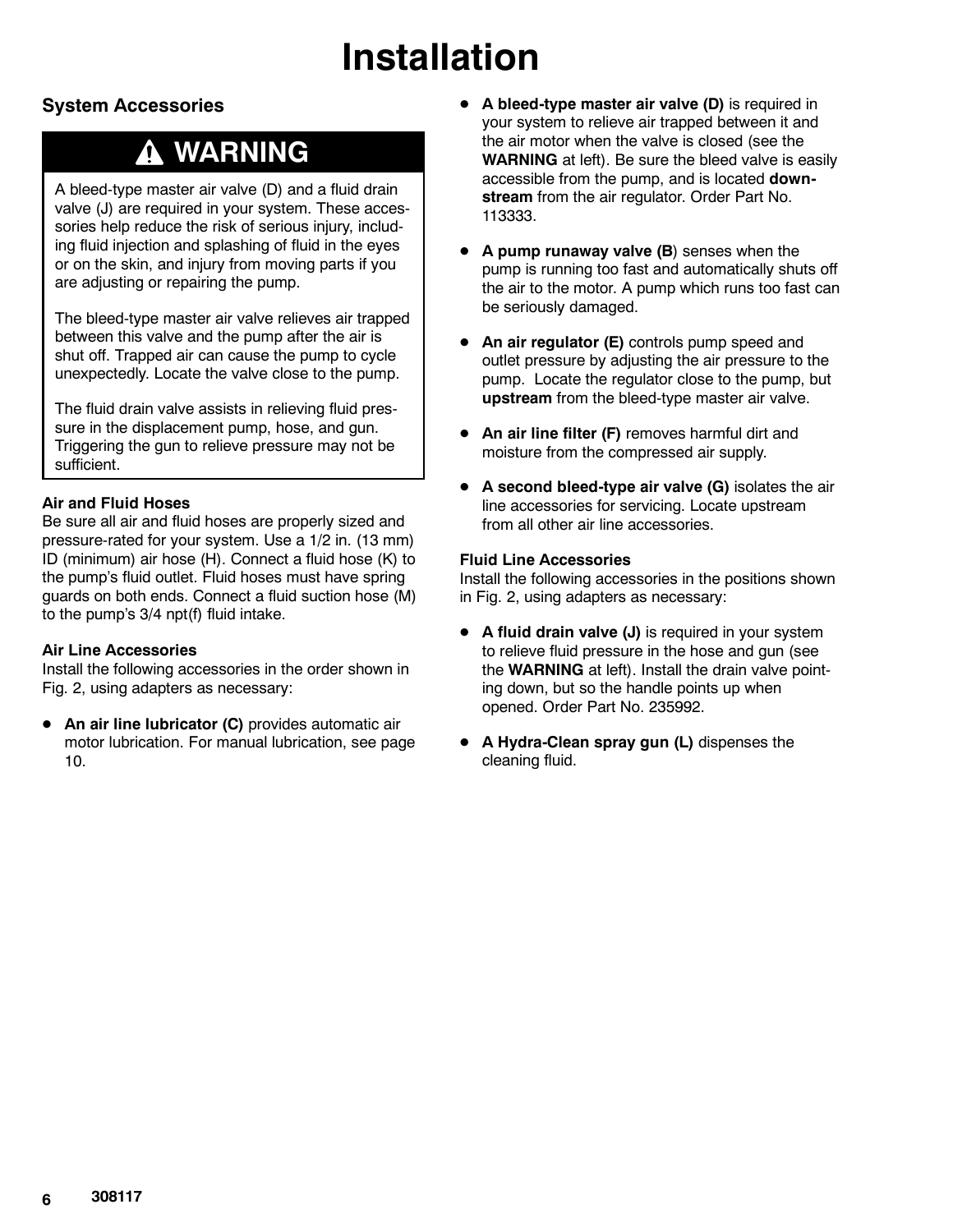## **Installation**

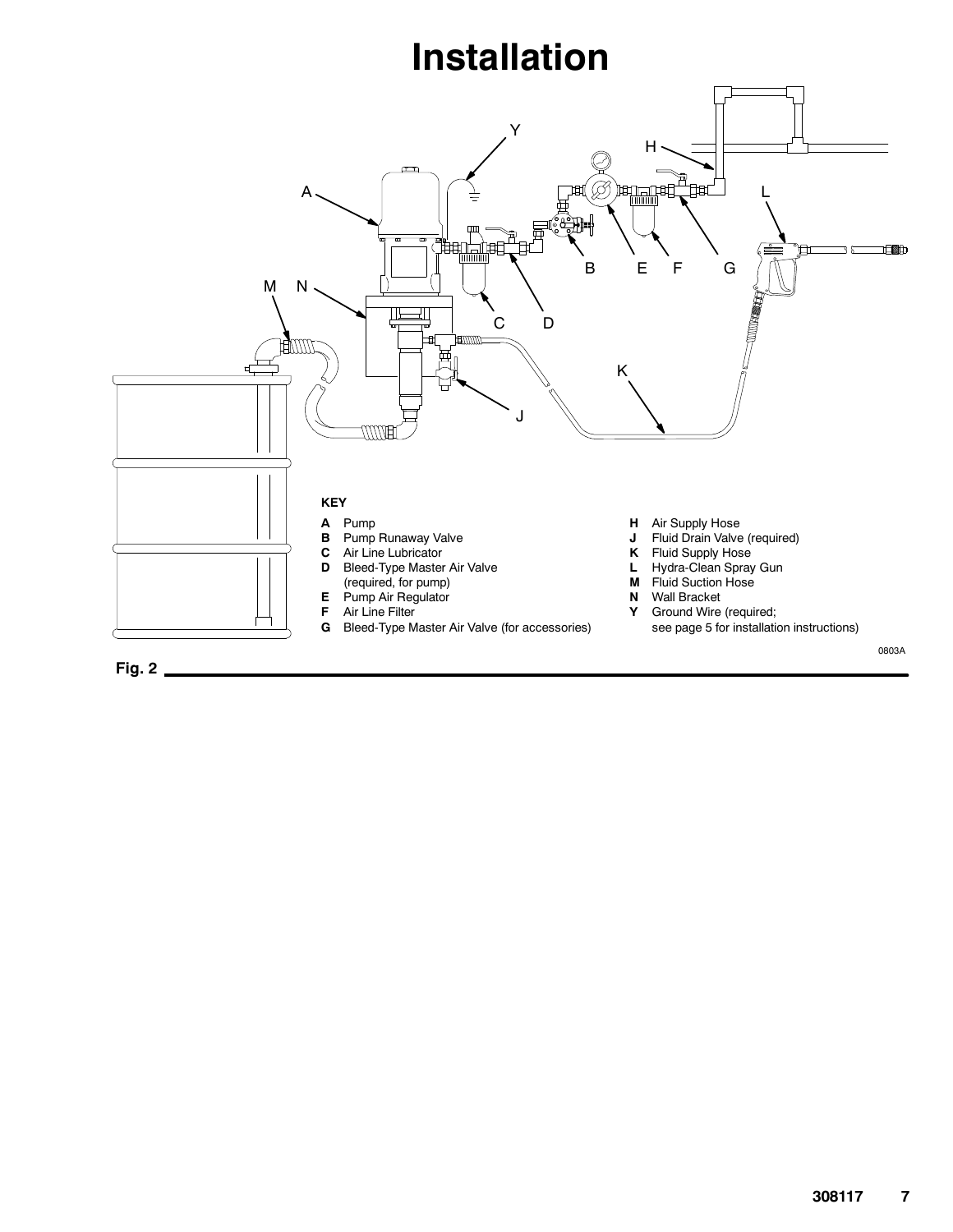## **Operation**

### **Pressure Relief Procedure**

### **WARNING**



#### **SKIN INJECTION HAZARD**

The system pressure must be manually relieved to prevent the system from

starting or spraying accidentally. Fluid under high pressure can be injected through the skin and cause serious injury. To reduce the risk of an injury from injection, splashing fluid, or moving parts, follow the **Pressure Relief Procedure** whenever you:

- are instructed to relieve the pressure,
- stop spraying,
- $\bullet$  check or service any of the system equipment,
- or install or clean the spray tips.
- 1. Lock the gun trigger safety.
- 2. Close the bleed-type master air valve (D, required in your system).
- 3. Unlock the gun trigger safety.
- 4. Hold a metal part of the gun firmly to the side of a grounded metal pail, and trigger the gun to relieve pressure.
- 5. Lock the gun trigger safety.
- 6. Open the drain valve (J, required in your system), having a container ready to catch the drainage.
- 7. Leave the drain valve open until you are ready to spray again.

*If you suspect that the spray tip or hose is completely clogged, or that pressure has not been fully relieved after following the steps above, very slowly* loosen the tip guard retaining nut or hose end coupling and relieve pressure gradually, then loosen completely. Now clear the tip or hose.

### **Packing Nut/Wet-Cup**

### **WARNING**

To reduce the risk of serious injury whenever you are instructed to relieve pressure, always follow the **Pressure Relief Procedure** at left.

Keep the packing nut/wet-cup (15) filled with Graco Throat Seal Liquid (TSL) or compatible solvent, to help prolong the packing life. Adjust the packing nut weekly so it is just tight enough to prevent leakage; do not overtighten. See Fig. 3. **Relieve the pressure** before adjusting the packing nut.

### **Flush the Pump Before First Use**

The pump is tested with lightweight oil, which is left in to protect the pump parts. To prevent contamination of the cleaning solution, flush the pump with a compatible solvent before using it. See **Flushing** on page 10.

### **Mixing the Cleaning Solution**

If you are adding a cleaning chemical to the water, mix it thoroughly with a few gallons of water in a separate container before adding to the drum. Be sure all particles are well dissolved. Read and follow the chemical manufacturer's recommendations on mixing and application of the solution.

Fill the drum with water and the desired, premixed cleaning solution.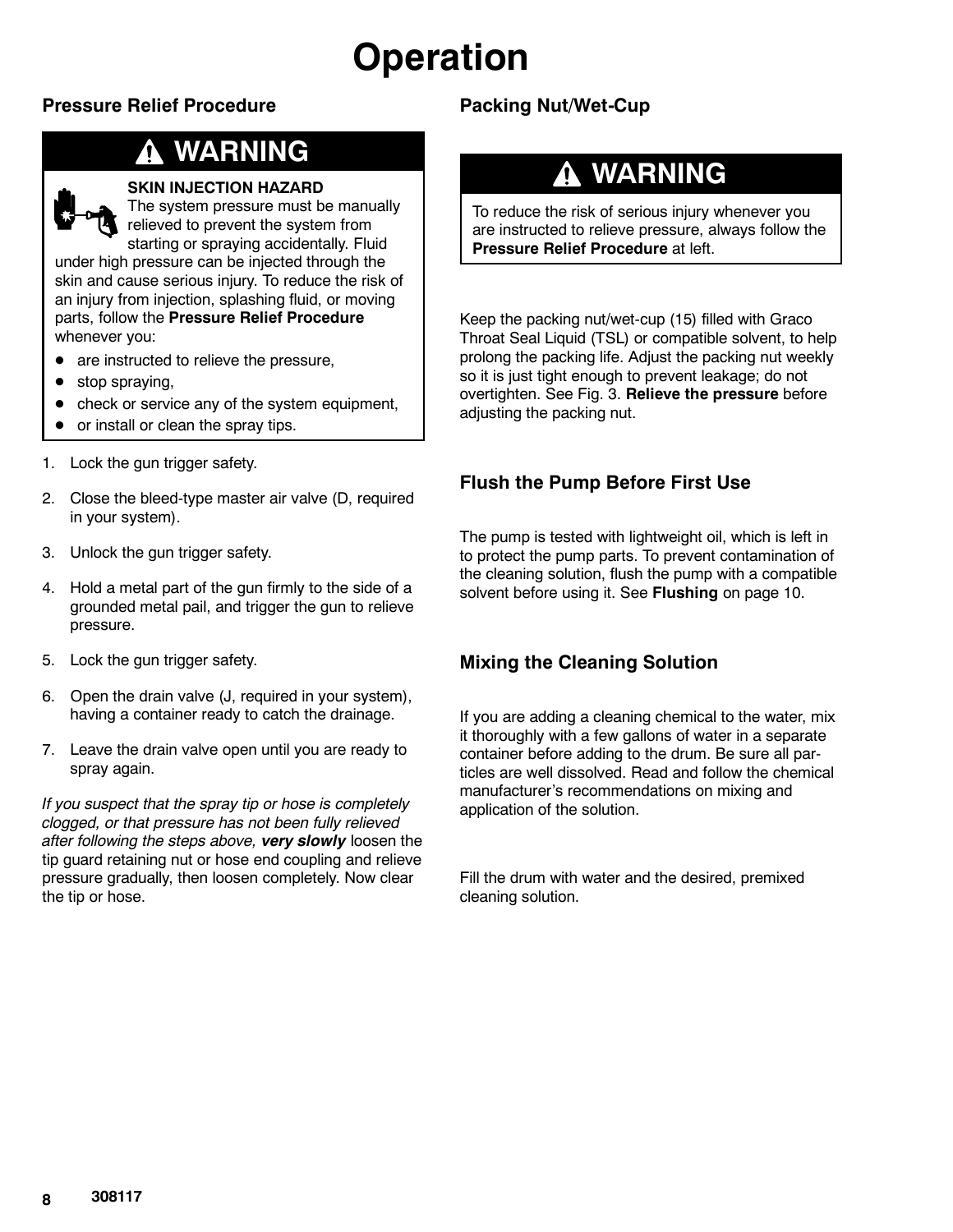## **Operation**

### **Starting and Adjusting the Pump**

### **WARNING**

Moving parts can pinch or amputate your fingers or other body parts. When air is supplied to the motor, the air motor piston (located behind the air motor plates) moves. See Fig. 3. Therefore, **never** operate the pump with the air motor plates (P) removed.

- 1. See Fig. 2 on page 7. Close the air regulator (E), bleed-type master air valve (D), and fluid drain valve (J). *Do not install the spray tip yet!*
- 2. Place the suction kit (M) into the fluid supply drum.
- 3. Hold a metal part of the spray gun (L) firmly to the side of the supply drum and hold the trigger open.
- 4. Open the pump's bleed-type master air valve (D).
- 5. Slowly open the air regulator (E) until the pump starts, about 40 psi (2.8 bar).
- 6. Cycle the pump slowly until all the air is pushed out and the pump and hoses are fully primed.
- 7. Release the spray gun trigger and lock the trigger safety. The pump should stall against pressure when the trigger is released.
- 8. With the pump and lines primed, and with adequate air pressure and volume supplied, the pump will start and stop as the spray gun is opened and closed.

### **WARNING**

To reduce the risk of serious injury whenever you are instructed to relieve pressure, always follow the **Pressure Relief Procedure** on page 8.

9. **Relieve the pressure.** Install the tip guard and spray tip in the gun, as explained in the gun manual.

### **WARNING**

#### **COMPONENT RUPTURE HAZARD**



To reduce the risk of overpressurizing your system, which could cause component rupture and serious injury, *never exceed the specified Maximum Incoming Air Pres-*

*sure to the pump* (see the **Technical Data,** on pages 21 and 22).

10. Use an adequately sized air regulator (E) to control the pump speed and the fluid pressure. Always use the lowest air pressure necessary to get the desired results. Higher pressures waste fluid and cause premature wear of the pump packings and nozzle.

### **A CAUTION**

Do not allow the pump to run dry. It will quickly accelerate to a high speed, causing damage. If your pump is running too fast, stop it immediately and check the fluid supply. If the container is empty and air has been pumped into the lines, refill the container and prime the pump and the lines, or flush and leave it filled with a compatible solvent. Eliminate all air from the fluid system.

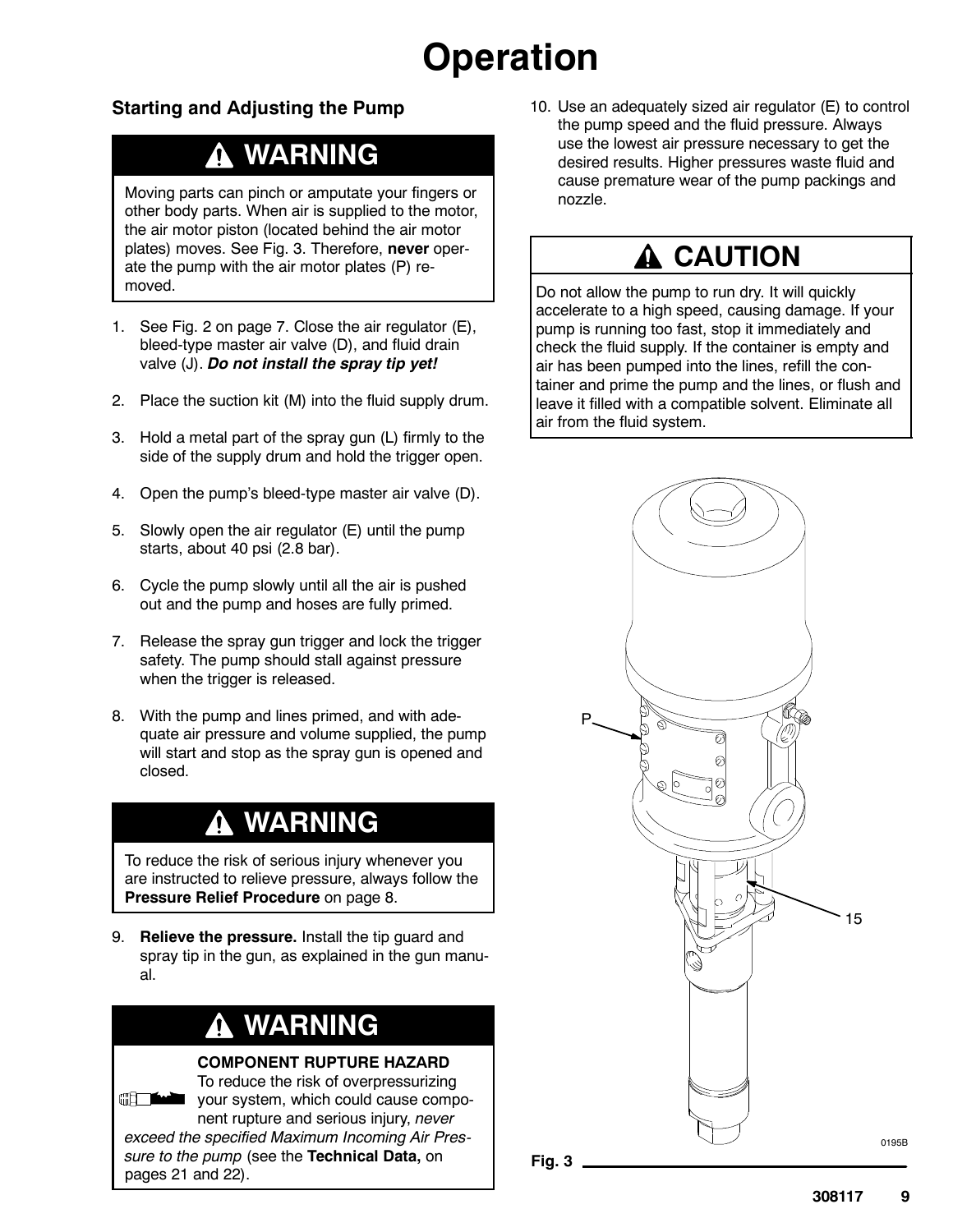## **Operation**

### **Shutdown and Care of the Pump**

### **WARNING**

To reduce the risk of serious injury whenever you are instructed to relieve pressure, always follow the **Pressure Relief Procedure** on page 8.

For overnight shutdown, stop the pump at the bottom of its stroke to prevent fluid from drying on the exposed displacement rod and damaging the throat packings. **Relieve the pressure.**

Always flush the pump before the fluid dries on the displacement rod. See **Flushing** below.

### **Flushing**

### **WARNING**

**FIRE AND EXPLOSION HAZARD** Before flushing, read the section **FIRE AND EXPLOSION HAZARD** on page 4. Be sure the entire system and flushing pails are properly grounded. Refer to **Grounding** on page 5.

Flush the pump:

- Before the first use
- When changing fluids or cleaning chemicals
- Before fluid can dry or settle out in a dormant pump
- $\bullet$  Before storing the pump.

Flush with a fluid that is compatible with the fluid you are pumping and with the wetted parts in your system. Check with your fluid manufacturer or supplier for recommended flushing fluids and flushing frequency.

### **WARNING**

To reduce the risk of serious injury whenever you are instructed to relieve pressure, always follow the **Pressure Relief Procedure** on page 8.

- 1. **Relieve the pressure.**
- 2. Remove the tip guard and spray tip from the gun. See the gun instruction manual.
- 3. Place the suction tube (M) in a container of solvent.
- 4. Hold a metal part of the gun firmly to the side of a grounded *metal* pail.
- 5. Start the pump. Always use the lowest possible fluid pressure when flushing.
- 6. Trigger the gun.
- 7. Flush the system until clear solvent flows from the gun.
- 8. **Relieve the pressure.**
- 9. Clean the tip guard and spray tip separately, then reinstall them.
- 10. Clean the inside and outside of the suction tube (M).

#### **Lubrication**

Adjust the air line lubricator (C) to feed 1 to 3 drops of oil per hour. Check the lubricator sight glass regularly, and keep it filled to the level mark on the sight glass. Use high quality SAE 10 oil.

*To manually lubricate the motor,* disconnect the air line at the motor and place 10 to 15 drops of oil in the air inlet. Reconnect the air line and turn on the air to blow oil into the motor. This should be done daily.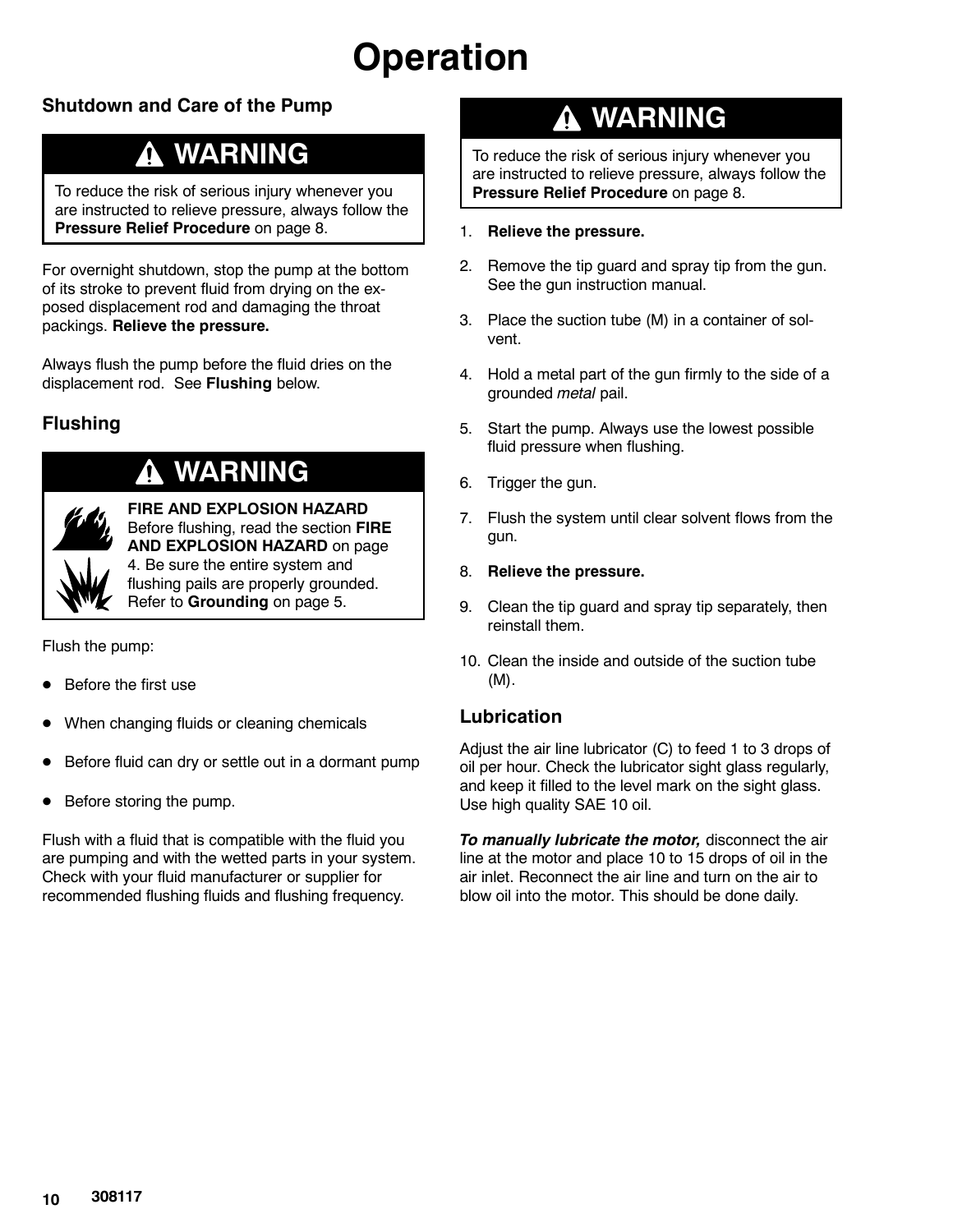## **Troubleshooting**

### **WARNING**

To reduce the risk of serious injury whenever you are instructed to relieve pressure, always follow the **Pressure Relief Procedure** on page 8.

- 1. **Relieve the pressure.**
- 2. Check all possible problems and solutions before disassembling pump.

| <b>Problem</b>                                      | Cause                                                         | <b>Solution</b>                                                                                                                                   |  |
|-----------------------------------------------------|---------------------------------------------------------------|---------------------------------------------------------------------------------------------------------------------------------------------------|--|
| Pump fails to operate.                              | Restricted line or inadequate air<br>supply.                  | Clear; increase air supply.                                                                                                                       |  |
|                                                     | Insufficient air pressure; closed or<br>clogged air valves.   | Open; clean.                                                                                                                                      |  |
|                                                     | Exhausted fluid supply.                                       | Refill; purge all air from pump and<br>fluid lines.                                                                                               |  |
|                                                     | Damaged air valving mechanism;<br>stalling.                   | Service air motor (see 306982 or<br>307043).                                                                                                      |  |
|                                                     | Dried fluid seizure of displacement<br>rod (7).               | Clean, check or replace throat pack-<br>ings (9, 19); always stop pump at<br>bottom of stroke and keep wet-cup<br>filled with compatible solvent. |  |
| Pump operates but output is low on<br>both strokes. | Restricted line or inadequate air<br>supply.                  | Clear; increase air supply.                                                                                                                       |  |
|                                                     | Insufficient air pressure; closed or<br>clogged air valves.   | Open; clean.                                                                                                                                      |  |
|                                                     | Exhausted fluid supply.                                       | Refill; purge all air from pump and<br>fluid lines.                                                                                               |  |
|                                                     | Clogged fluid line, valves, etc.                              | Clear.*                                                                                                                                           |  |
|                                                     | Packing nut (15) is too tight.                                | Loosen (see page 8).                                                                                                                              |  |
|                                                     | Loose packing nut (15) or worn<br>throat packings (9, 19).    | Tighten packing nut (see page 8);<br>replace throat packings.                                                                                     |  |
| Pump operates but output is low on<br>downstroke.   | Held open or worn intake valve.                               | Clear; service. See page 14.                                                                                                                      |  |
| Pump operates but output is low on<br>upstroke.     | Held open or worn fluid piston valve<br>or packings (25, 26). | Clear; service. See page 14.                                                                                                                      |  |
| Erratic or accelerated operation.                   | Exhausted fluid supply.                                       | Refill; purge all air from pump and<br>fluid lines.                                                                                               |  |
|                                                     | Held open or worn intake valve.                               | Clear; service. See page 14.                                                                                                                      |  |
|                                                     | Held open or worn fluid piston valve<br>or packings (25, 26). | Clear; service. See page 14.                                                                                                                      |  |

\* To determine if the fluid hose or gun is obstructed, follow the **Pressure Relief Procedure** on page 8. Disconnect the fluid hose and place a container at the pump fluid outlet to catch any fluid. Turn on the air just enough to start the pump (about 20-40 psi [1.4-2.8 bar]). If the pump starts when the air is turned on, the obstruction is in the fluid hose or gun.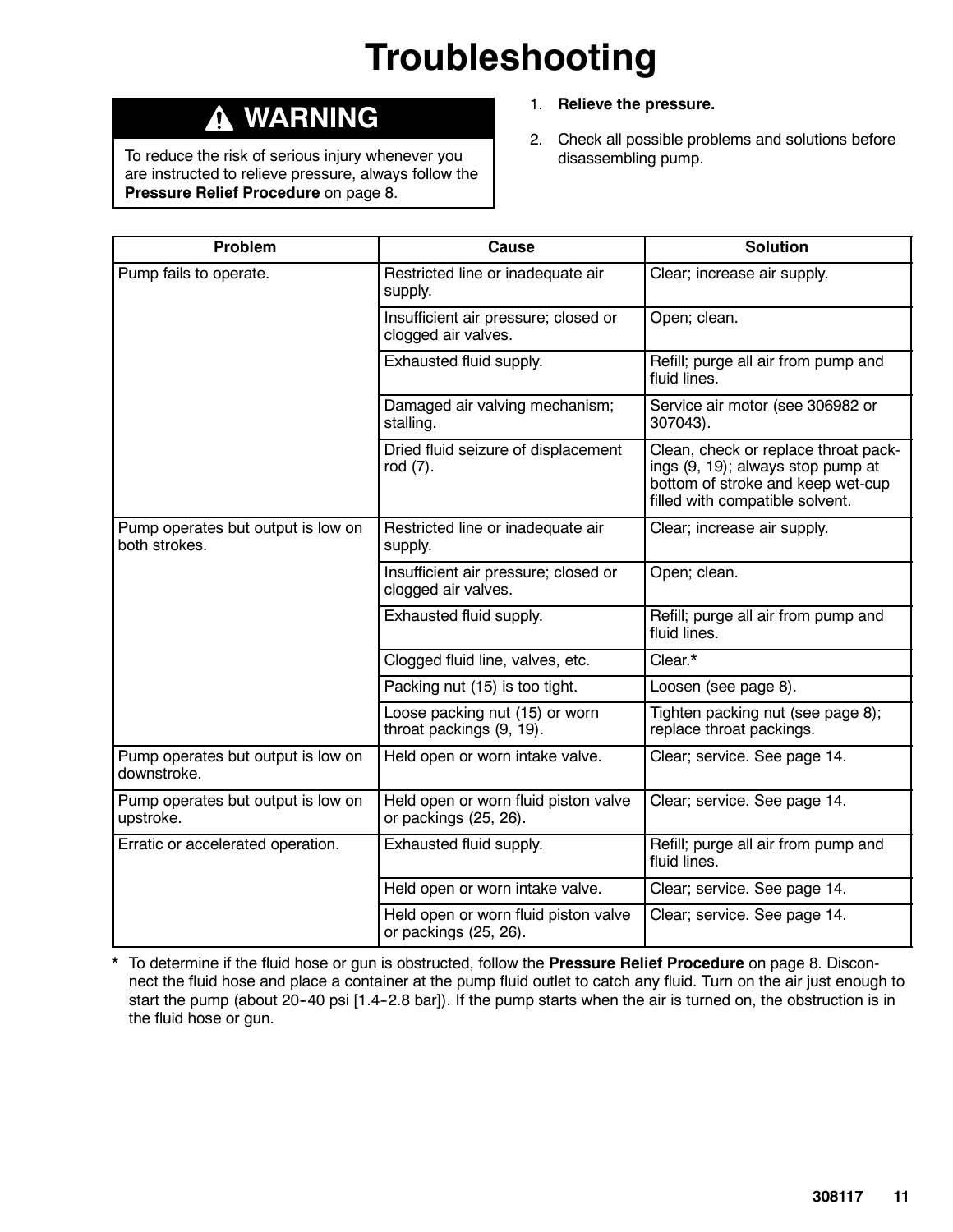### **Disconnecting the Displacement Pump**

#### **WARNING**  $\boldsymbol{\Lambda}$

To reduce the risk of serious injury whenever you are instructed to relieve pressure, always follow the **Pressure Relief Procedure** on page 8.

- 1. Flush the pump if possible. Stop the pump at the bottom of its stroke. **Relieve the pressure.**
- 2. Disconnect the air and fluid hoses. Remove the pump from its mounting. Note the relative position of the pump's fluid outlet (R) to the air motor's air inlet (S). See Fig. 4.
- 3. *On Models 224347 and 903295 only,* unscrew the riser tube (110) from the pump outlet elbow (109). Refer to the parts drawing on page 17.
- 4. Unscrew the locknuts (102) from the tie rods (103). Remove the cotter pin (108). Unscrew the displacement rod (7) from the air motor (104). Carefully pull the displacement pump (101) off the air motor. Inspect the o-ring (107).
- 5. Refer to page 14 for displacement pump service. To service the air motor, refer to the separate air motor manual (306982 or 307043), supplied. **Fig. 4**



2 Apply thread sealant, as required.

 $3^{3}$  Mem). *Model 224345:* Torque to 10-15 ft-lb (14-20 Nem). *Models 224346, 224347, & 903295:* Torque to 20--30 ft-lb (27--41



**12 308117**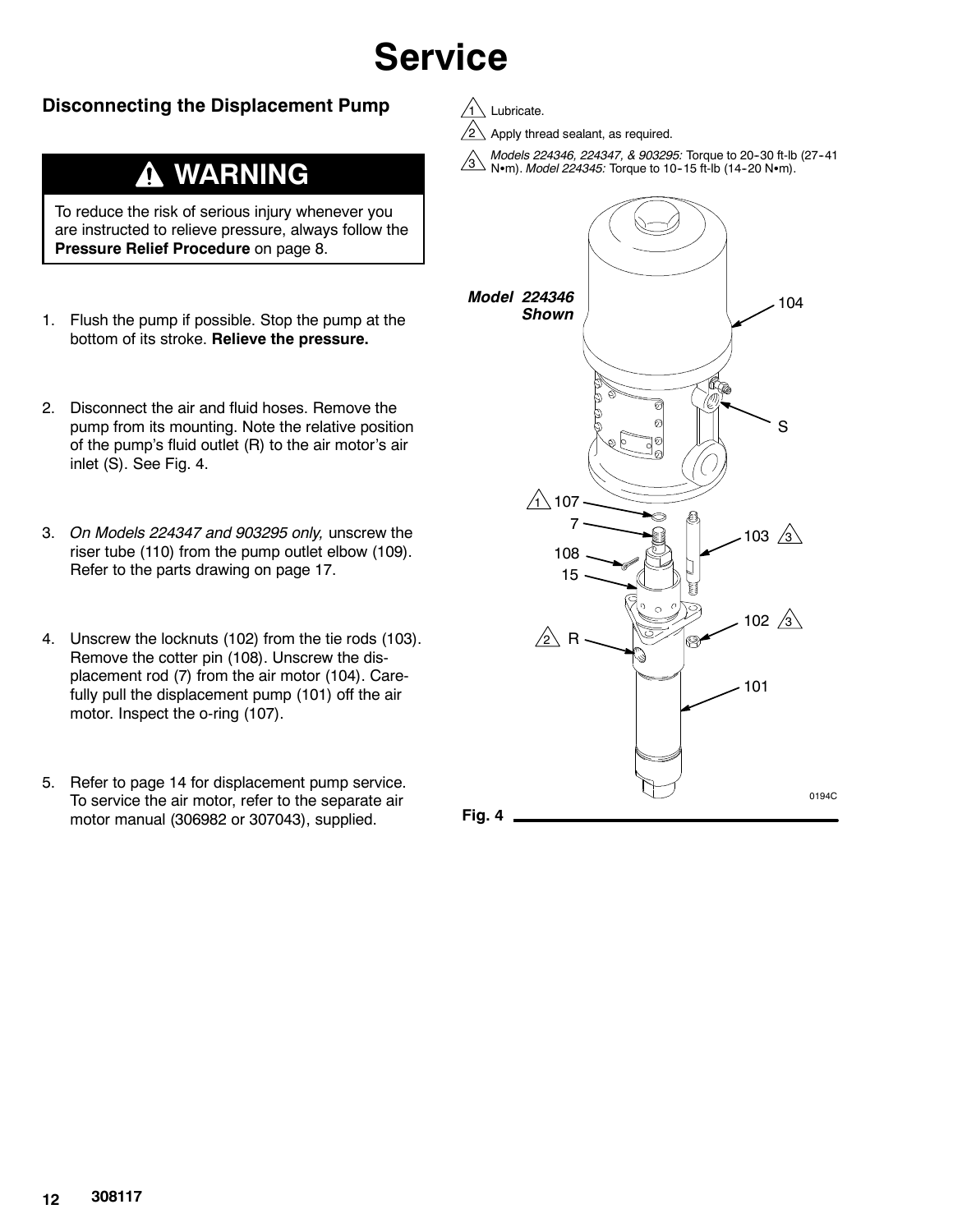### **Reconnecting the Displacement Pump**

- 1. Lubricate the o-ring (107) and check that it is in place on the displacement rod (7). Orient the pump's fluid outlet (R) to the air motor's air inlet (S) as was noted in step 2 under **Disconnecting the Displacement Pump.** Position the displacement pump (101) on the tie rods (103). See Fig. 4. *On Models 224347 and 903295 only, be sure the fluid outlet of the displacement pump is aligned with the riser tube and fluid outlet of the air motor.*
- 2. Screw the locknuts (102) onto the tie rods (103) loosely. *On Models 224347 and 903295 only,* make certain that the fluid outlet elbow (109) is installed in the fluid outlet. Apply thread sealant to the parts of the riser tube assembly. See the parts drawing on page 17. Screw the riser tube (110) all the way down into the pump outlet elbow (109).
- 3. Screw the displacement rod (7) into the shaft of the air motor (104) until the pin holes in the displacement rod and motor shaft align. Install the cotter pin (108).
- 4. Apply thread sealant to the pump fluid outlet (R) and the threads of the fluid hose. Mount the pump and reconnect all hoses. Reconnect the ground wire if it was disconnected during repair. Tighten the packing nut/wet-cup  $(15)$  so it is just snug - no tighter. Fill the wet-cup with Graco Throat Seal Liquid or compatible solvent.
- 5. Tighten the tie rod locknuts (102) evenly, and torque as shown in Fig. 4.
- 6. Start the pump and run it at about 40 psi (2.8 bar) air pressure, to check that it is operating properly.

### **WARNING**

To reduce the risk of serious injury whenever you are instructed to relieve pressure, always follow the **Pressure Relief Procedure** on page 8.

7. Check for fluid leakage at the packing nut/wet-cup (15). **Relieve the pressure** before tightening the packing nut/wet-cup.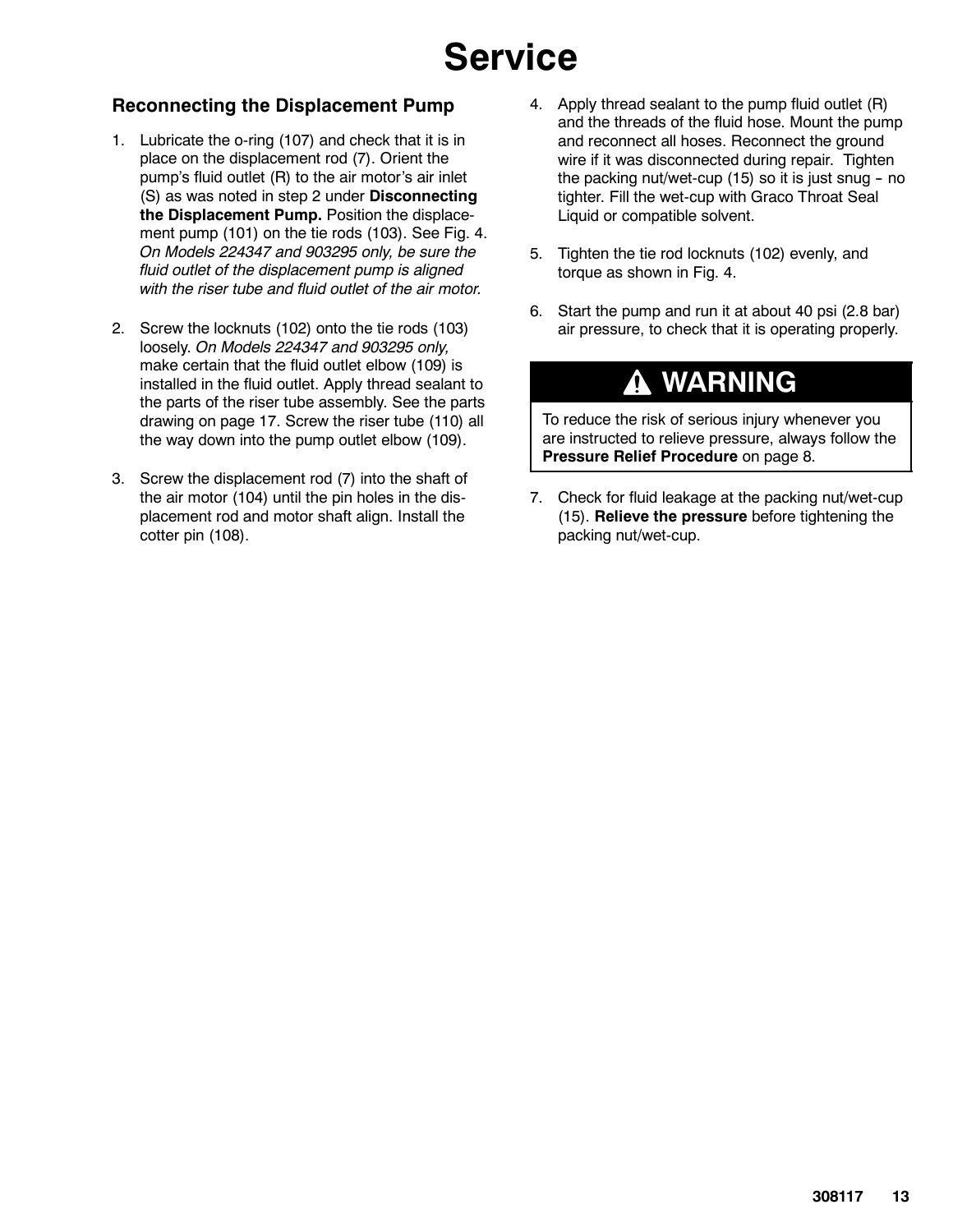#### **224344 Displacement Pump Disassembly**

**NOTE:** For repair and parts information for displacement pumps 254999, 15G976, and 224341, see manual 308116.

When disassembling the pump, lay out all removed parts in sequence, to ease reassembly. Refer to Fig. 5.

**NOTE:** Repair Kit 224402 (Neoprene/UHMWPE packings) is available. For the best results, use all the new parts in the kit. Parts included in the kit are marked with one asterisk, for example (1\*).

Conversion Kit 224404 is available to convert the pump throat packings to UHMWPE and PTFE. See page 19 for details.

Clean all the parts thoroughly when disassembling. Check them carefully for damage or wear, replacing parts as needed.

- 1. Remove the displacement pump from the air motor as explained on page 12.
- 2. Unscrew the locking ring (17) from the cylinder (11). See Fig. 5. Remove the intake valve housing (13).
- 3. Remove the o-ring (12), ball stop pin (5), ball guide (22) and ball (2) from the intake valve housing (13).
- 4. Loosen the packing nut (15). Push the displacement rod (7) down as far as possible, then pull it out the bottom of the cylinder (11).
- 5. Secure the flats of the displacement rod (7) in a vise. Using a wrench on the flats of the piston mounting stud (28), screw the piston off the rod. Remove one cotter pin (1) and the ball stop pin (10), taking note which set of holes it is in. Then remove the ball (2).
- 6. Place the flats of the piston mounting stud (28) in a vise, and unscrew the piston stud (14). Remove the piston packings (25, 26), glands (24, 27), shim (29), and washer (23).
- 7. Remove the packing nut (15), throat packings (9, 19) and glands (6, 8) from the outlet housing (16).
- 8. Inspect all parts for damage. Clean all parts and threads with a compatible solvent before reassembling. Replace any worn or damaged parts.
- 9. Inspect the polished surfaces of the displacement rod (7) and cylinder (11) for scratches, scoring or other damage, which can cause premature packing wear and leaking. To check, run a finger over the surface or hold the part up to the light at an angle.
- 10. Be sure the ball seats of the piston (14) and intake valve housing (13) are not chipped or nicked.

#### **Displacement Pump Reassembly**

- 1. Lubricate the throat packings and install them in the outlet housing (16) one at a time as follows, *with the lips of the v-packings facing down:* the male gland (6\*), two neoprene v-packings (9\*), one UHMWPE v-packing (19\*), and the female gland (8\*). Apply thread lubricant and install the packing nut (15) loosely. See Detail A of Fig. 5.
- 2. If you removed the cylinder (11), be sure to replace the o-ring (4). Lubricate the o-ring and apply thread lubricant to the cylinder, then reinstall the cylinder in the outlet housing (16).
- 3. Lubricate the piston packings and install them onto the piston stud (14) one at a time in the following order, *with the lips of the v-packings facing up:* the female gland (27\*), one UHMWPE v-packing (25\*), one neoprene v-packing (26\*), one UHMWPE v-packing (25\*), the male gland (24\*), the shim (29\*), and the washer (23\*). See Detail B of Fig. 5.
- 4. Screw the piston stud (14) onto the piston mounting stud (28). Torque to 50-70 ft-lb (68-95  $N$  $\cdot$ m). Install the piston ball (2\*) on the piston seat. Slide the ball stop pin (10\*) into the desired set of holes, and secure with the cotter pin (1\*).
- 5. Place the flats of the displacement rod (7) in a vise. Screw the piston assembly onto the displacement rod. Torque to  $50-70$  ft-lb (68-95 Nom).
- 6. Insert the displacement rod (7) into the bottom of the cylinder (11), being careful not to scratch the cylinder. Push the rod straight up until it protrudes from the packing nut (15).
- 7. Install the ball (2\*), guide (22), o-ring (12), and ball stop pin (5\*) in the intake valve housing (13). Place the intake valve assembly in the locking ring (17). Apply thread lubricant to the locking ring and cylinder (11), and screw the ring onto the cylinder.
- 8. Reconnect the displacement pump to the air motor as explained on page 13.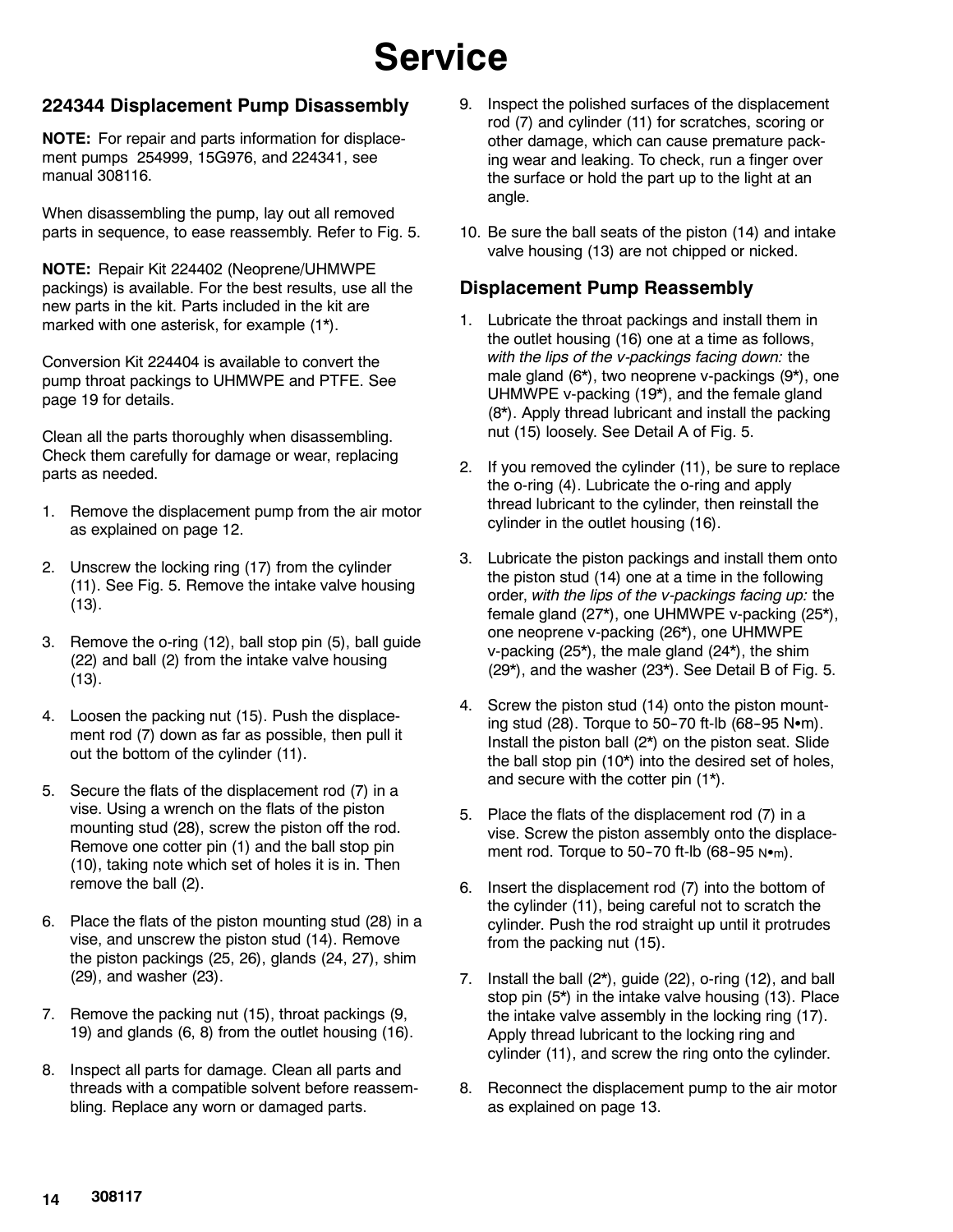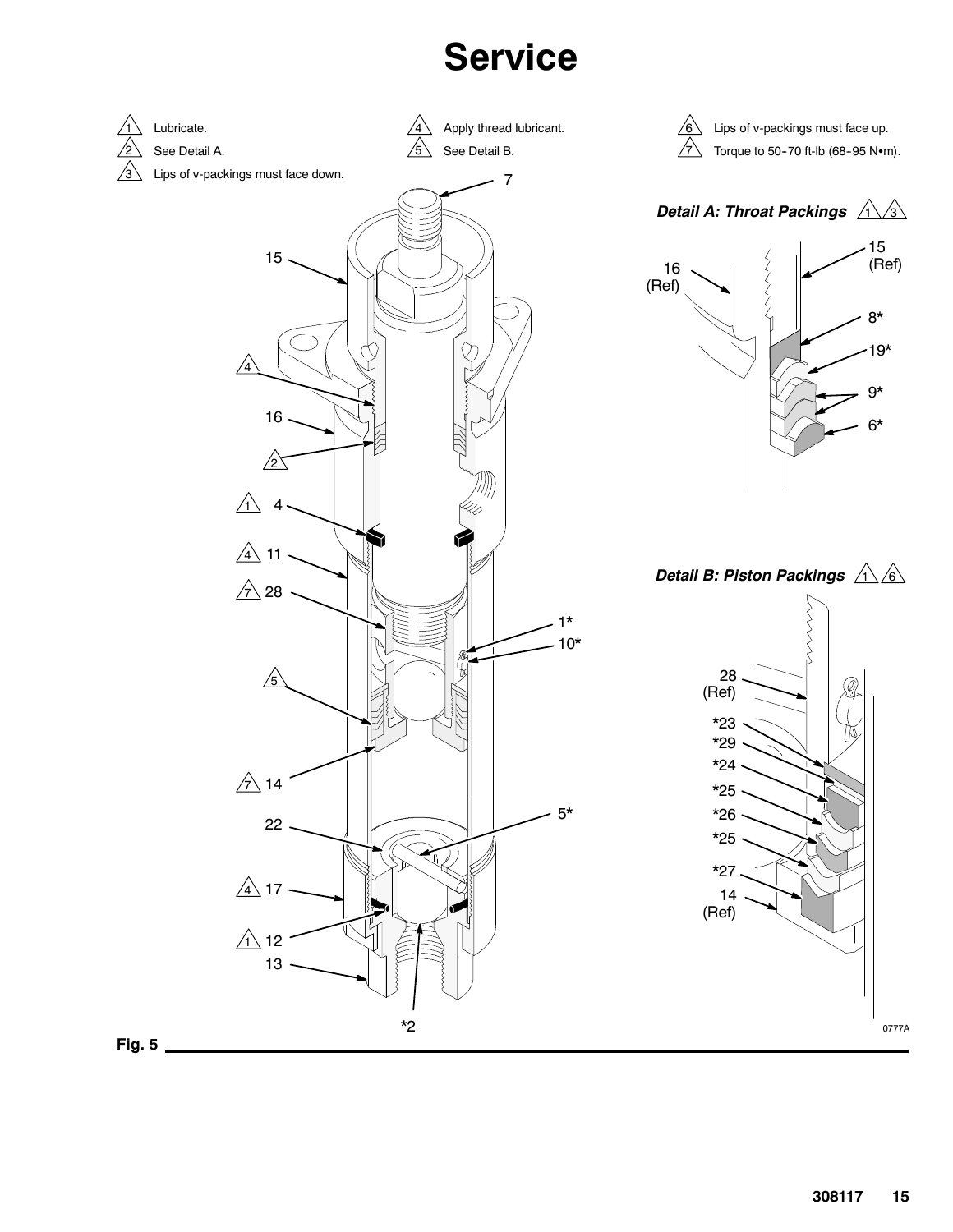## **Parts**

**Model 224345, Series A 5:1 Ratio Monark<sup>®</sup> Hydra-Clean<sup>®</sup> Pump**  **Model 224346, Series A** 10:1 Ratio President<sup>®</sup> Hydra-Clean<sup>®</sup> Pump

**Model 247146, Series A** 10:1 Ratio President<sup>®</sup> Hydra-Clean<sup>®</sup> Pump

**Model 261631 Series A 10:1 Ratio President<sup>®</sup> Pump** 





|                  |        |                                                               |     | Ref<br>No. | Part<br>No. | <b>Description</b>                                            | Qty |
|------------------|--------|---------------------------------------------------------------|-----|------------|-------------|---------------------------------------------------------------|-----|
|                  |        |                                                               |     | 101        | 224344      | DISPLACEMENT PUMP ASSY                                        |     |
| Ref              | Part   |                                                               |     |            |             | (224346 only; see pages 18 and 19                             |     |
| No.              | No.    | <b>Description</b>                                            | Qty |            |             | for parts)                                                    |     |
|                  |        |                                                               |     |            | 254999      | DISPLACEMENT PUMP ASSY                                        |     |
|                  |        |                                                               |     |            |             | (261631 only; see 308116 for parts)                           | 1.  |
| 101              | 224344 | DISPLACEMENT PUMP ASSY                                        |     |            | 15G976      | DISPLACEMENT PUMP ASSY                                        |     |
|                  |        | See pages 18 and 19 for parts                                 |     |            |             | (247146 only; see 308116 for parts)                           | 1.  |
| 102              | 102021 | NUT, lock; 3/8-16; stainless steel                            | 3   | 102        | 102021      | NUT, lock; 3/8-16; stainless steel                            | 3   |
| 103              | 24B189 | KIT, tie rod                                                  | 3   | 103        | 166237      | ROD, tie: stainless steel:                                    |     |
| 104              | 205997 | AIR MOTOR                                                     |     |            |             | 3.5 in. (89 mm) shoulder-to-shoulder                          | 3   |
|                  |        | See 307043 for parts                                          |     | 104        | 207352      | AIR MOTOR                                                     |     |
| 107 <sub>k</sub> | 156082 | SEAL, o-ring; nitrile rubber                                  |     |            |             | See 306982 for parts                                          | 1.  |
| 108 $\nu$        | 101946 | PIN, cotter; stainless steel;                                 |     | م107       | 156082      | SEAL, o-ring; nitrile rubber                                  |     |
|                  |        | 0.12 in. $(3.2 \text{ mm}) \times 1.5$ in. $(3.8 \text{ mm})$ |     | م 108      | 101946      | PIN, cotter; stainless steel;                                 |     |
|                  |        |                                                               |     |            |             | 0.12 in. $(3.2 \text{ mm}) \times 1.5$ in. $(3.8 \text{ mm})$ |     |

**16 308117** n *Keep these spare parts on hand to reduce down time.* n *Keep these spare parts on hand to reduce down time.*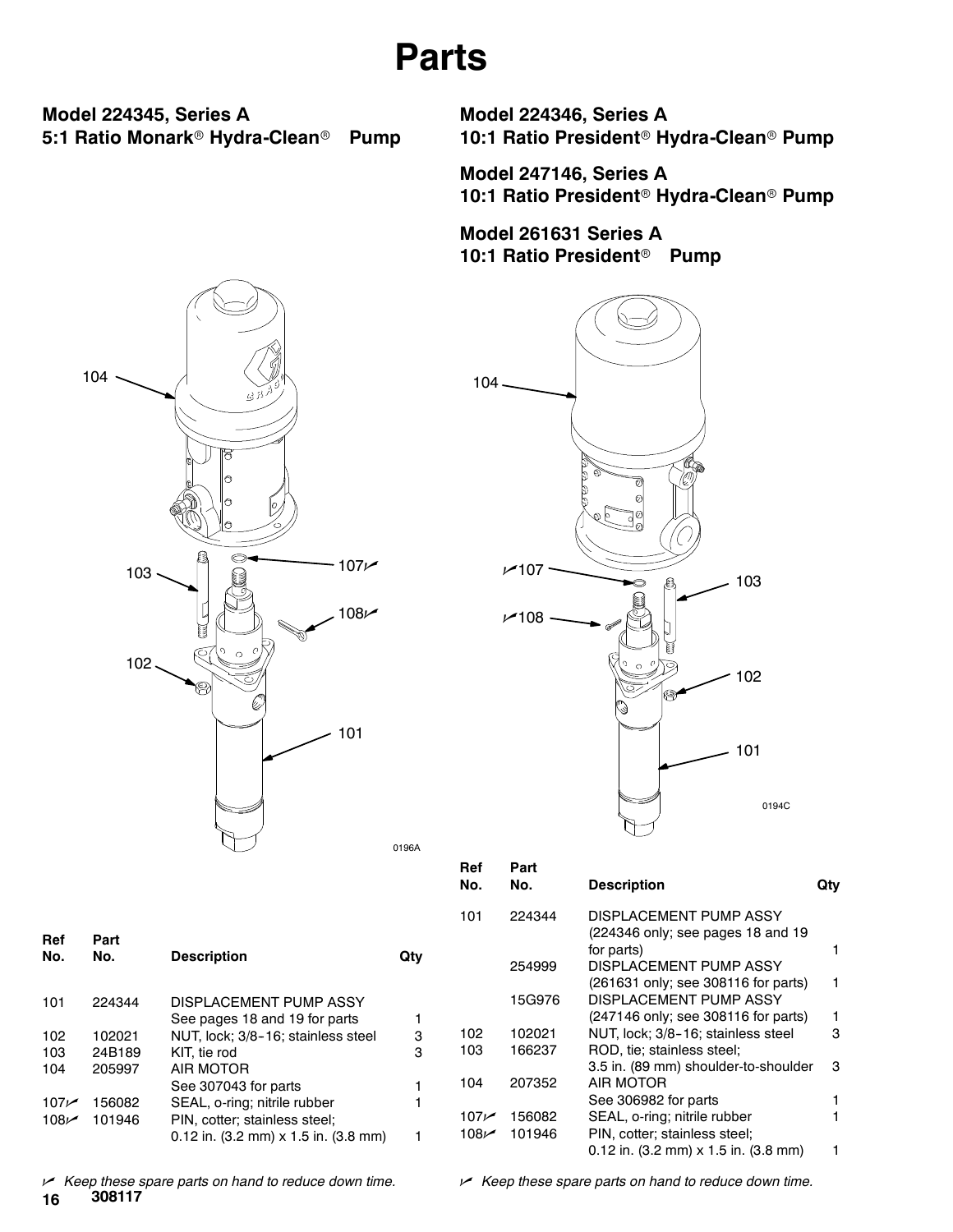**Model 224347, Series A** 10:1 Ratio President<sup>®</sup> Hydra-Clean<sup>®</sup> Pump, **with riser tube**



| Ref<br>No. | Part<br>No. | <b>Description</b>                         | Qtv |
|------------|-------------|--------------------------------------------|-----|
| 101        | 224344      | DISPLACEMENT PUMP ASSY                     |     |
|            |             | See pages 18 and 19 for parts              | 1   |
| 102        | 102021      | NUT, lock; 3/8-16; stainless steel         | з   |
| 103        | 166237      | ROD, tie; stainless steel;                 |     |
|            |             | 3.5 in. (89 mm) shoulder-to-shoulder       | з   |
| 104        | 207352      | AIR MOTOR; See 306982 for parts            | 1   |
| 105†       | 166241      | ADAPTER, tube; stainless steel             | 1   |
| 106†       | 166240      | ELBOW, outlet; $1/2$ npt(f) x 3/4 npt(f) x |     |
|            |             | $1 - 1/2 - 20(m)$ ; stainless steel        | 1   |
| 107 $\sim$ | 156082      | SEAL, o-ring; nitrile rubber               |     |
| 108 $\nu$  | 101946      | PIN, cotter; stainless steel;              |     |
|            |             | $0.12$ in. (3.2 mm) x 1.5 in. (3.8 mm)     |     |
| 109†       | 166242      | ELBOW, street, 90°; 1/2 npt(m) x           |     |
|            |             | 1/2 npt(f); stainless steel                | 1   |
| 110†       | 166719      | TUBE, riser; stainless steel               |     |
| $1111 +$   | 166029      | NUT, flareless tube; stainless steel       |     |
| 112        | 102186      | FERRULE, for 3/4 in. OD tube;              |     |
|            |             | stainless steel                            |     |
|            |             |                                            |     |

**Model 903295, Series A** 10:1 Ratio President<sup>®</sup> Hydra-Clean<sup>®</sup> Pump, **with riser tube**



| neı<br>No. | ган<br>No. | <b>Description</b>                             | Qtv |
|------------|------------|------------------------------------------------|-----|
| 101        | 224341     | DISPLACEMENT PUMP ASSY<br>See 308116 for parts | 1   |
| 102        | 102021     | NUT, lock; 3/8-16; stainless steel             | 3   |
| 103        | 166237     | ROD, tie; stainless steel;                     |     |
|            |            | 3.5 in. (89 mm) shoulder-to-shoulder           | 3   |
| 104        | 207352     | AIR MOTOR; See 306982 for parts                | 1   |
| 105†       | 166241     | ADAPTER, tube; stainless steel                 | 1   |
| 106†       | 166240     | ELBOW, outlet; $1/2$ npt(f) x 3/4 npt(f) x     |     |
|            |            | $1 - 1/2 - 20(m)$ ; stainless steel            | 1   |
| م 107      | 156082     | SEAL, o-ring; nitrile rubber                   |     |
| 108 $\nu$  | 101946     | PIN, cotter; stainless steel;                  |     |
|            |            | 0.12 in. (3.2 mm) x 1.5 in. (3.8 mm)           | 1   |
| 109†       | 166242     | ELBOW, street, 90 $\degree$ ; 1/2 npt(m) x     |     |
|            |            | 1/2 npt(f); stainless steel                    | 1   |
| 110†       | 166719     | TUBE, riser; stainless steel                   | 1   |
| $1111 +$   | 166029     | NUT, flareless tube; stainless steel           | 1   |
| 112        | 102186     | FERRULE, for 3/4 in. OD tube;                  |     |
|            |            | stainless steel                                | 1   |
|            |            |                                                |     |

n *Keep these spare parts on hand to reduce down time.*

{ *Apply thread sealant to these parts.*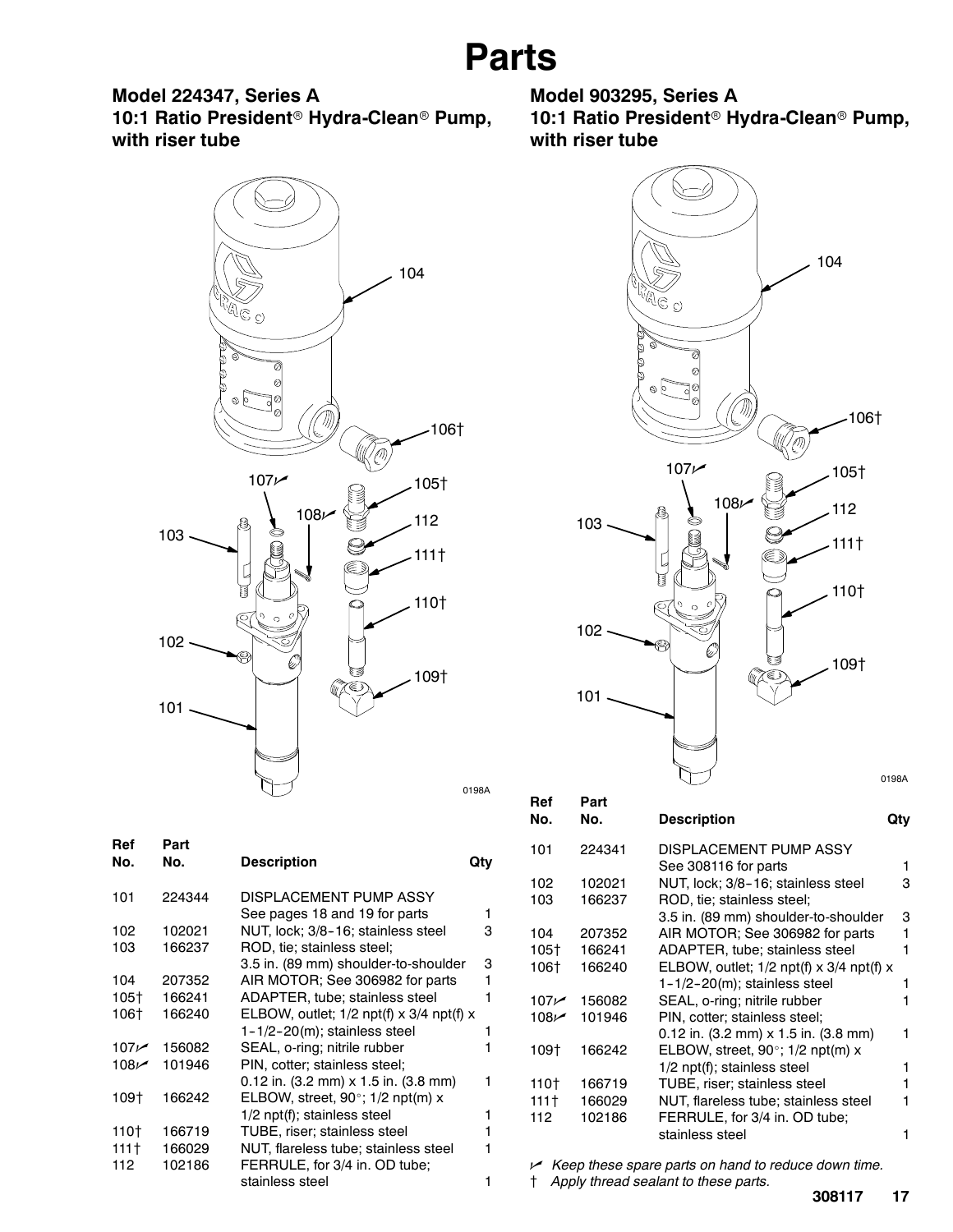## **Parts**

### **Model 224344, Series A Severe-Duty, Stainless Steel Displacement Pump** Includes items 1-29



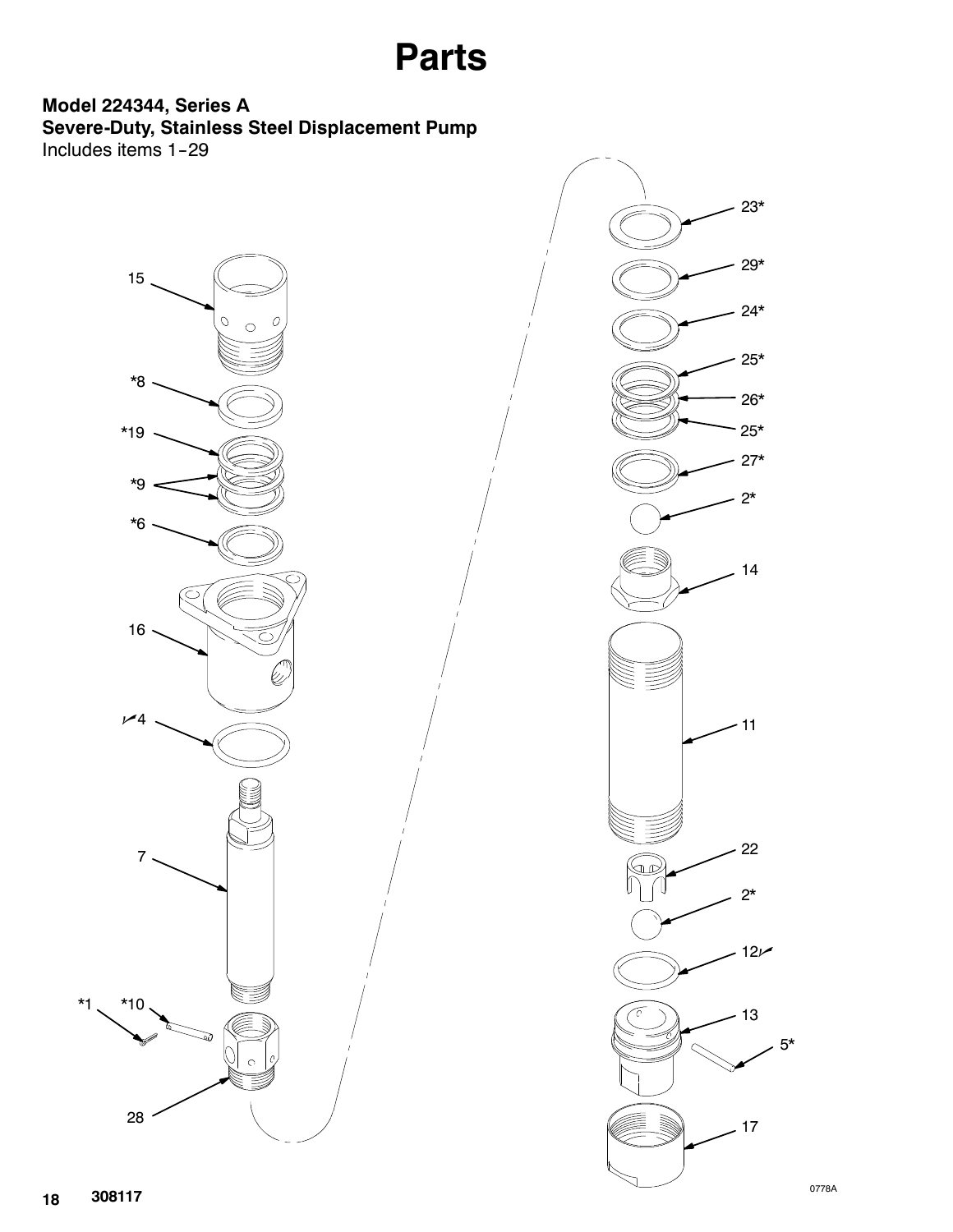## **Parts**

### **Model 224344, Series A Severe-Duty, Stainless Steel Displacement Pump**

Includes items 1-29

| <b>Ref</b><br>No. | Part<br>No. | <b>Description</b>                      | Qty            | <b>Ref</b><br>No. | Part<br>No.                  | <b>Description</b>                                                        | Qty |
|-------------------|-------------|-----------------------------------------|----------------|-------------------|------------------------------|---------------------------------------------------------------------------|-----|
| $1*$              | 100063      | PIN, cotter; 1/16 in. x 1/2 in.;        |                | $26*$             | 111293                       | V-PACKING, piston; neoprene                                               |     |
|                   |             | stainless steel                         | $\overline{2}$ | $27*$             | 186989                       | GLAND, piston, female; stainless steel 1                                  |     |
| $2^{\star}$       | 101917      | BALL; stainless steel;                  |                | 28                | 176644                       | STUD, mounting, piston;                                                   |     |
|                   |             | 0.875 in. (22 mm) dia.                  | 2              |                   |                              | stainless steel                                                           |     |
| $4\nu$            | 164782      | O-RING; PTFE                            |                | $29*$             | 111790                       | SHIM; stainless steel                                                     |     |
| $5*$              | 162947      | PIN, ball stop, intake; stainless steel |                |                   |                              |                                                                           |     |
| $6*$              | 186987      | GLAND, throat, male; stainless steel    |                | *                 |                              | These parts are included in Repair Kit 224402 (Neoprene/                  |     |
| 7                 | 24C506      | ROD, displacement; stainless steel      |                |                   |                              | UHMWPE packings), which may be purchased sepa-                            |     |
| 8*                | 186988      | GLAND, throat, female; stainless steel  |                |                   | rately.                      |                                                                           |     |
| 9*                | 166133      | V-PACKING, throat; neoprene             | 2              |                   |                              |                                                                           |     |
| $10*$             | 176637      | PIN, ball stop, piston; stainless steel |                |                   |                              | $\blacktriangleright$ Keep these spare parts on hand to reduce down time. |     |
| 11                | 24C505      | <b>CYLINDER; stainless steel</b>        |                |                   |                              |                                                                           |     |
| 12 <sub>k</sub>   | 164846      | O-RING; PTFE                            |                |                   |                              | <b>Optional UHMWPE/PTFE Throat Packing</b>                                |     |
| 13                | 186992      | HOUSING, valve, intake;                 |                |                   | <b>Conversion Kit 224404</b> |                                                                           |     |
|                   |             | stainless steel                         |                |                   |                              |                                                                           |     |
| 14                | 186993      | STUD, piston; stainless steel           |                |                   |                              | Use to convert the pump throat packings to UHMWPE                         |     |
| 15                | 186995      | PACKING NUT/WET-CUP;                    |                |                   |                              | and PTFE. Kit must be purchased separately.                               |     |
|                   |             | stainless steel                         |                |                   | Kit includes:                |                                                                           |     |
| 16                | 205999      | HOUSING, outlet; stainless steel        |                | Part              |                              |                                                                           |     |
| 17                | 164630      | RING, locking; stainless steel          |                | No.               |                              | <b>Description</b>                                                        | Qty |
| $19*$             | 170625      | V-PACKING, throat; UHMWPE               |                |                   |                              |                                                                           |     |
| 22                | 164679      | GUIDE, ball, intake; stainless steel    |                | 162866            |                              | V-PACKING, throat; PTFE                                                   | 2   |
| $23*$             | 176634      | WASHER, piston; stainless steel         |                | 186987            |                              | GLAND, throat, male; stainless steel                                      |     |
| $24*$             | 186990      | GLAND, piston, male; stainless steel    |                | 186988            |                              | GLAND, throat, female; stainless steel                                    |     |
| $25*$             | 176638      | V-PACKING, piston; UHMWPE               | 2              | 176639            |                              | V-PACKING, throat; UHMWPE                                                 | 2   |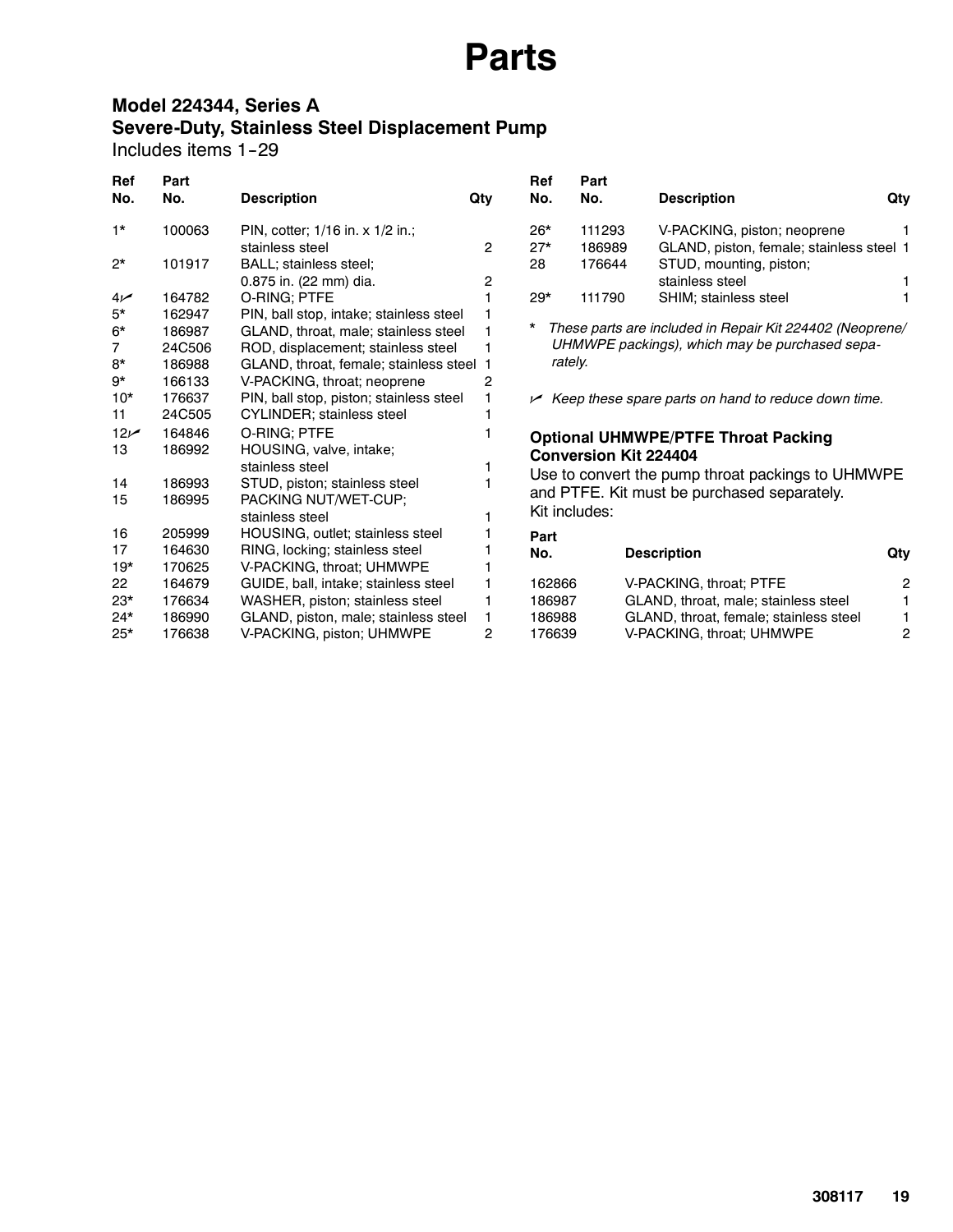| <b>Notes</b>                  |
|-------------------------------|
|                               |
|                               |
|                               |
|                               |
|                               |
|                               |
|                               |
|                               |
|                               |
|                               |
|                               |
|                               |
| -<br>$\overline{\phantom{0}}$ |
|                               |
| $\overline{\phantom{a}}$      |
| -                             |
| $\overbrace{\hspace{15em}}$   |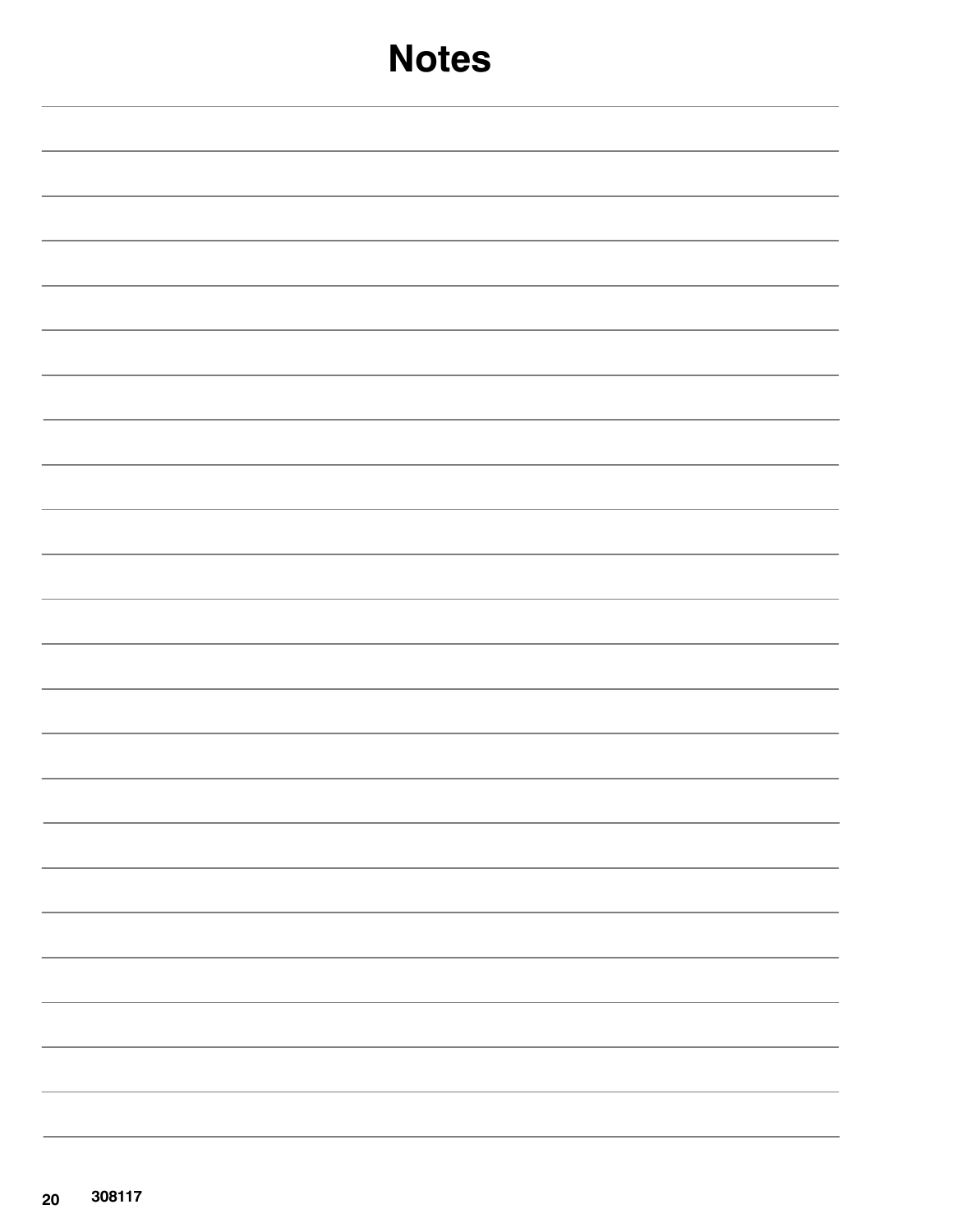## **Technical Data (10:1 President)**

| Category                                                | Data                                                                                                                                                                                                                                                     |
|---------------------------------------------------------|----------------------------------------------------------------------------------------------------------------------------------------------------------------------------------------------------------------------------------------------------------|
| Maximum fluid working pressure                          | 1800 psi (125 bar)                                                                                                                                                                                                                                       |
| Maximum air input pressure                              | 180 psi (12.5 bar)                                                                                                                                                                                                                                       |
| Pump cycles per 1 gallon (3.8 liters)                   | 20                                                                                                                                                                                                                                                       |
| Fluid flow at 60 cycles per minute                      | 3 gallons (11.4 liters)                                                                                                                                                                                                                                  |
| Recommended speed for optimum pump life                 | 15-25 cycles/min; 0.75 to 1.25 gpm (2.84 to 4.73 liters/min)                                                                                                                                                                                             |
| Maximum operating temperature                           | 180°F (82°C)                                                                                                                                                                                                                                             |
| * Sound level at 100 psi, 60 cycles per minute          | 94 dBa                                                                                                                                                                                                                                                   |
| * Sound power level at 100 psi,<br>60 cycles per minute | 109 dBa                                                                                                                                                                                                                                                  |
| Weight                                                  | approx. 31 lb (14 kg)                                                                                                                                                                                                                                    |
| Wetted parts                                            | AISI 302, 303, 304, 316, and 17-4 PH grades of Stainless Steel;<br>Chrome-Plating; Ultra-High Molecular Weight Polyethylene;<br>PTFE; Nitrile Rubber; Neoprene.<br>Riser Tube (Models 224347 and 903295 only): 303 and 304<br>grades of Stainless Steel. |

\* Tested in accordance with ISO 3744.



**To find Fluid Outlet Pressure** (bar/psi) at a specific fluid flow (lpm/ gpm) and operating air pressure (bar/psi):

- 1. Locate desired flow along bottom of chart.
- 2. Follow vertical line up to intersection with selected fluid outlet pressure curve (black). Follow left to scale to read fluid outlet pressure.

**To find Pump Air Consumption** (m3/min or scfm) at a specific fluid flow (lpm/gpm) and air pressure (bar/psi):

- 1. Locate desired flow along bottom of chart.
- 2. Read vertical line up to intersection with selected air consumption curve (gray). Follow right to scale to read air consumption.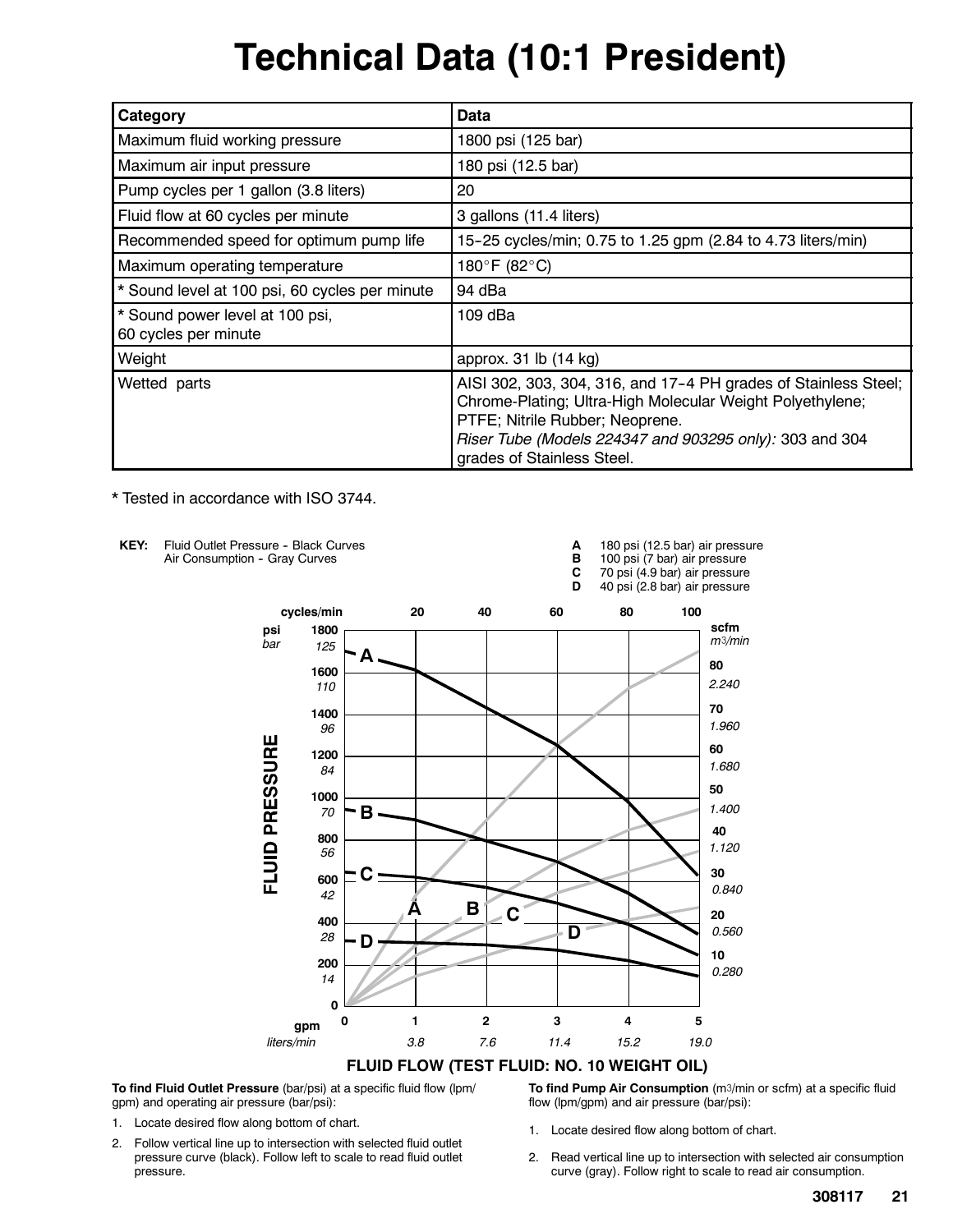## **Technical Data (5:1 Monark)**

| Category                                                   | Data                                                                                                                                                            |
|------------------------------------------------------------|-----------------------------------------------------------------------------------------------------------------------------------------------------------------|
| Maximum fluid working pressure                             | 600 psi (42 bar)                                                                                                                                                |
| Maximum air input pressure                                 | 120 psi (8.4 bar)                                                                                                                                               |
| Pump cycles per 1 gallon (3.8 liters)                      | 24                                                                                                                                                              |
| Maximum recommended pump speed for<br>continuous operation | 60 cycles/min                                                                                                                                                   |
| Fluid flow at 60 cycles per minute                         | 2.5 gallons (9.46 liters)                                                                                                                                       |
| Recommended speed for optimum pump life                    | 15-25 cycles/min; 0.63 to 1.04 gpm (2.38 to 3.94 liters/min)                                                                                                    |
| Maximum operating temperature                              | 180°F (82°C)                                                                                                                                                    |
| * Sound level at 100 psi, 60 cycles per minute             | 88 dBa                                                                                                                                                          |
| * Sound power level at 100 psi,<br>60 cycles per minute    | 95 dBa                                                                                                                                                          |
| Weight                                                     | approx. 20 lb (9 kg)                                                                                                                                            |
| Wetted parts                                               | AISI 302, 303, 304, 316, and 17-4 PH grades of Stainless Steel;<br>Chrome-Plating; Ultra-High Molecular Weight Polyethylene;<br>PTFE; Nitrile Rubber; Neoprene. |

\* Tested in accordance with ISO 3744.



**To find Fluid Outlet Pressure** (bar/psi) at a specific fluid flow (lpm/ gpm) and operating air pressure (bar/psi):

2. Follow vertical line up to intersection with selected fluid outlet pressure curve (black). Follow left to scale to read fluid outlet pressure.

**To find Pump Air Consumption** (m3/min or scfm) at a specific fluid flow (lpm/gpm) and air pressure (bar/psi):

- 1. Locate desired flow along bottom of chart.
- 2. Read vertical line up to intersection with selected air consumption curve (gray). Follow right to scale to read air consumption.

<sup>1.</sup> Locate desired flow along bottom of chart.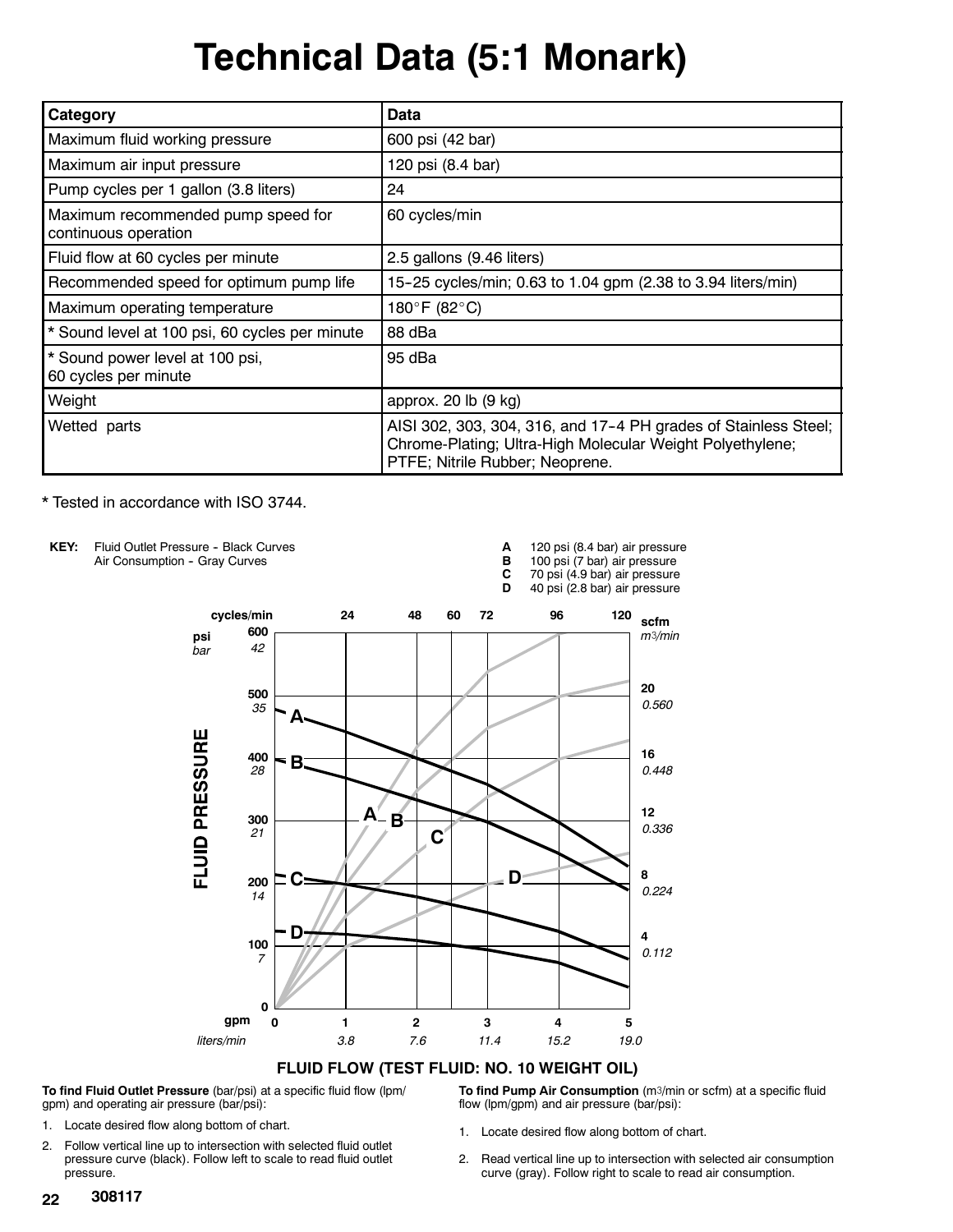## **Dimensions**

| Pump<br>Model                                      | A                                 | в                              | C                         |
|----------------------------------------------------|-----------------------------------|--------------------------------|---------------------------|
| 224346.<br>247146.<br>224347.<br>903295,<br>254999 | 28.38 in.<br>$(721 \text{ mm})$   | 14.63 in.<br>(372 mm)          | $13.75$ in.<br>$(349$ mm) |
| 224345                                             | 25.25 in.<br>$(641 \, \text{mm})$ | $11.5$ in.<br>(292 mm)         | 13.75 in.<br>$(349$ mm)   |
| Pump<br>Model                                      | D<br>Air Inlet                    | Е<br><b>Fluid Outlet</b>       | F<br><b>Fluid Inlet</b>   |
| 224346                                             | $1/2$ npt(f)                      | $1/2$ npt(f)                   | $3/4$ npt(f)              |
| 224347,<br>903295                                  | $1/2$ npt(f)                      | $3/4$ npt(f)<br>(w/riser tube) | $3/4$ npt(f)              |
| 224345                                             | $3/8$ npt(f)                      | $1/2$ npt(f)                   | $3/4$ npt(f)              |





# **Mounting Hole Layout**



0775